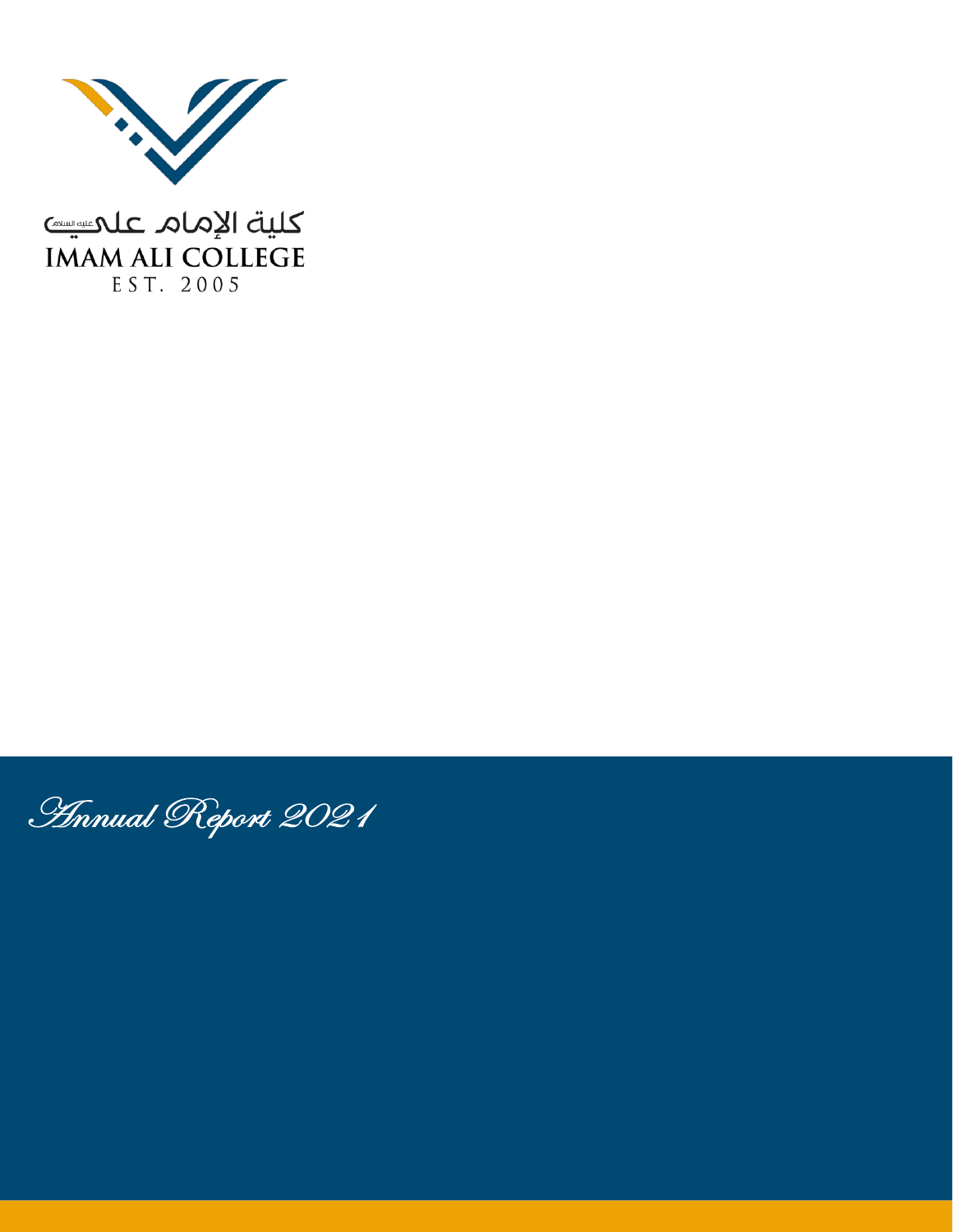# **Contents Page**

| <b>Item</b> | Part I                                              | <b>Page Number</b> |
|-------------|-----------------------------------------------------|--------------------|
|             | <b>Item 1</b> : Our mission                         | Page 2             |
|             | <b>Item 2</b> : Our goal                            | Page 2             |
|             | <b>Item 3</b> : The learning experience             | Page 3             |
|             | <b>Item 4</b> : A message from the school principal | Page 5             |
|             | <b>Item 5</b> : School Context and values           | Page 6             |
|             | <b>Item 6</b> : Characteristics of the student      | Page 7             |
|             | <b>Item 7</b> : School Vision                       | Page 7             |

| School expenses                                   | Part II |         |
|---------------------------------------------------|---------|---------|
| <b>Item 8</b> : Statement of Comprehensive Income |         | Page 8  |
| <b>Item 9</b> : Statement of Final Position       |         | Page 9  |
| <b>Item 10:</b> Statement of cash flows           |         | Page 10 |
| <b>Item 11:</b> Statement of changes in equity    |         | Page 11 |
| <b>Item 12: Notes to the financial statements</b> |         | Page 12 |

# **Part III**

**Item 13**: School Achievements

WWW.IMAMALICOLLEGE.ORG 1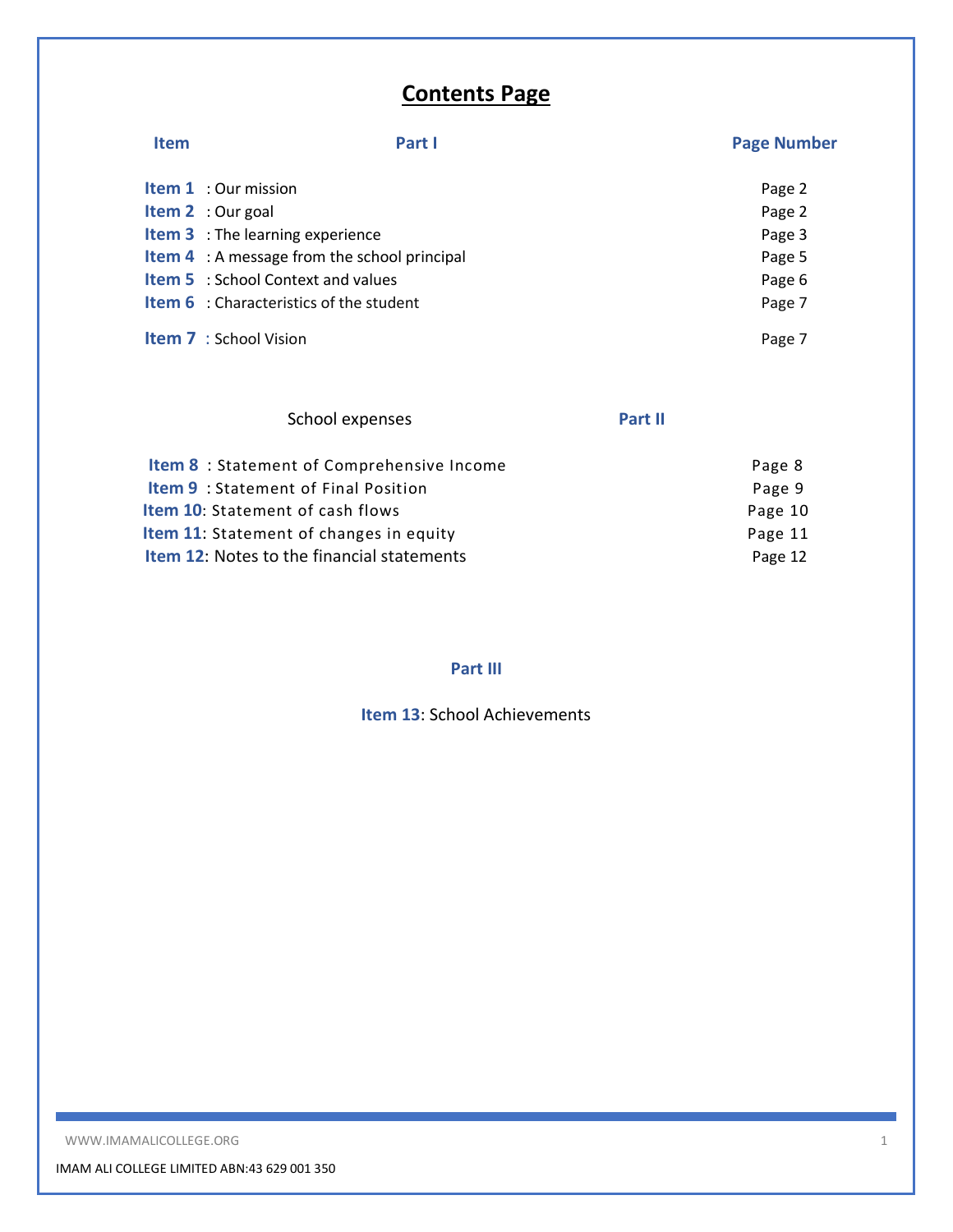## **Our mission**

Imam Ali College is an independent education organization. Our standard mission at Imam Ali College is to provide a value-based education in a supportive and challenging learning environment.

Teach each student the pure Islam core values as equality, honesty, kindness, generosity and respect to create a selfaware generation who will make positive considerable impact in the Australian society.

### **Our Goal**

To be the Islamic school of choice, modelling excellence in the highest moral standards, developing enlightened Islamic leaders and providing students with opportunities to heighten and express their faith.

Inspired by the teachings of the Qur'an, the Prophethood and Imams, our graduate is an illuminated person of faith who is:

- self-aware, with a healthy sense of well being
- seeking to realise their full potential to the best of their ability
- respectful and accepting of others through action and attitude
- committed to academic excellence
- a lifelong learner
- $\bullet$  a confident global citizen
- capable of positive leadership
- creative, adaptable and resilient
- proud of who they are, their Australian identity and their life- long connection with their community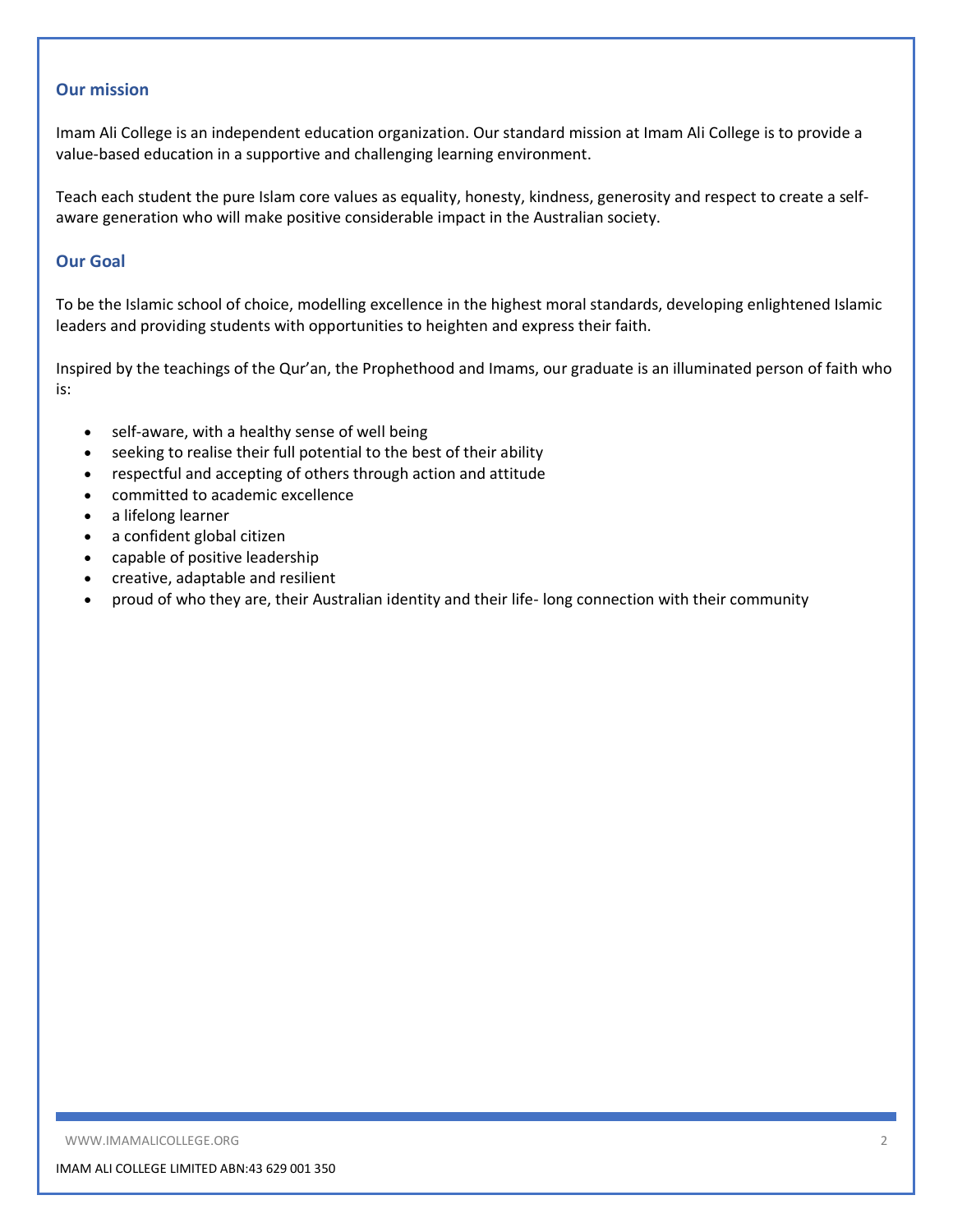# **The Learning Experience**

| <b>Intent</b>                                    | <b>Strategies</b>                                                                                         |
|--------------------------------------------------|-----------------------------------------------------------------------------------------------------------|
| Develop a set of academic achievement            | Use scope and sequence outcomes to devise standards                                                       |
| standards for students across the College        |                                                                                                           |
|                                                  | Use achievement standards for assessment and reporting                                                    |
|                                                  | Educate parents about the standards, referring to learning<br>continuum                                   |
| <b>Establish a Learning Support Centre to</b>    | Employ an ESL teacher as soon as possible to provide specialist                                           |
| facilitate access to the curriculum for all      | support in classrooms                                                                                     |
| students (high support needs and G&T)            |                                                                                                           |
|                                                  | Employ a Learning Support teacher as soon as possible to                                                  |
|                                                  | provide specialist support in classrooms . Employ trained teacher<br>assistants                           |
|                                                  | Establish a G&T program with appropriate staffing • Establish an                                          |
|                                                  | <b>Enrichment Unit</b>                                                                                    |
|                                                  |                                                                                                           |
| <b>Expand the College co- curricular program</b> | Survey students and parents to ascertain interests in this area                                           |
|                                                  |                                                                                                           |
|                                                  | Employ teachers for drama, speech art etc                                                                 |
|                                                  | Begin networking neighbouring Islamic private and public                                                  |
|                                                  | schools re sports and other opportunities                                                                 |
|                                                  | Utilise parent and community volunteers                                                                   |
|                                                  |                                                                                                           |
| Systematically review curriculum and             | Implement K-6 learning portfolios                                                                         |
| pedagogy across the College to ensure that       |                                                                                                           |
| students actively engage in meaningful           | Assess students' current achievement and ability levels                                                   |
| learning experiences                             | Improve the quality and accessibility of the student database to                                          |
|                                                  | enable more effective tracking of student academic achievement                                            |
|                                                  | Ensure that NAPLAN results are examined and that teachers<br>utilise these to guide teaching programs     |
|                                                  | Employ appropriate curriculum differentiation Develop a whole<br>school approach to literacy and numeracy |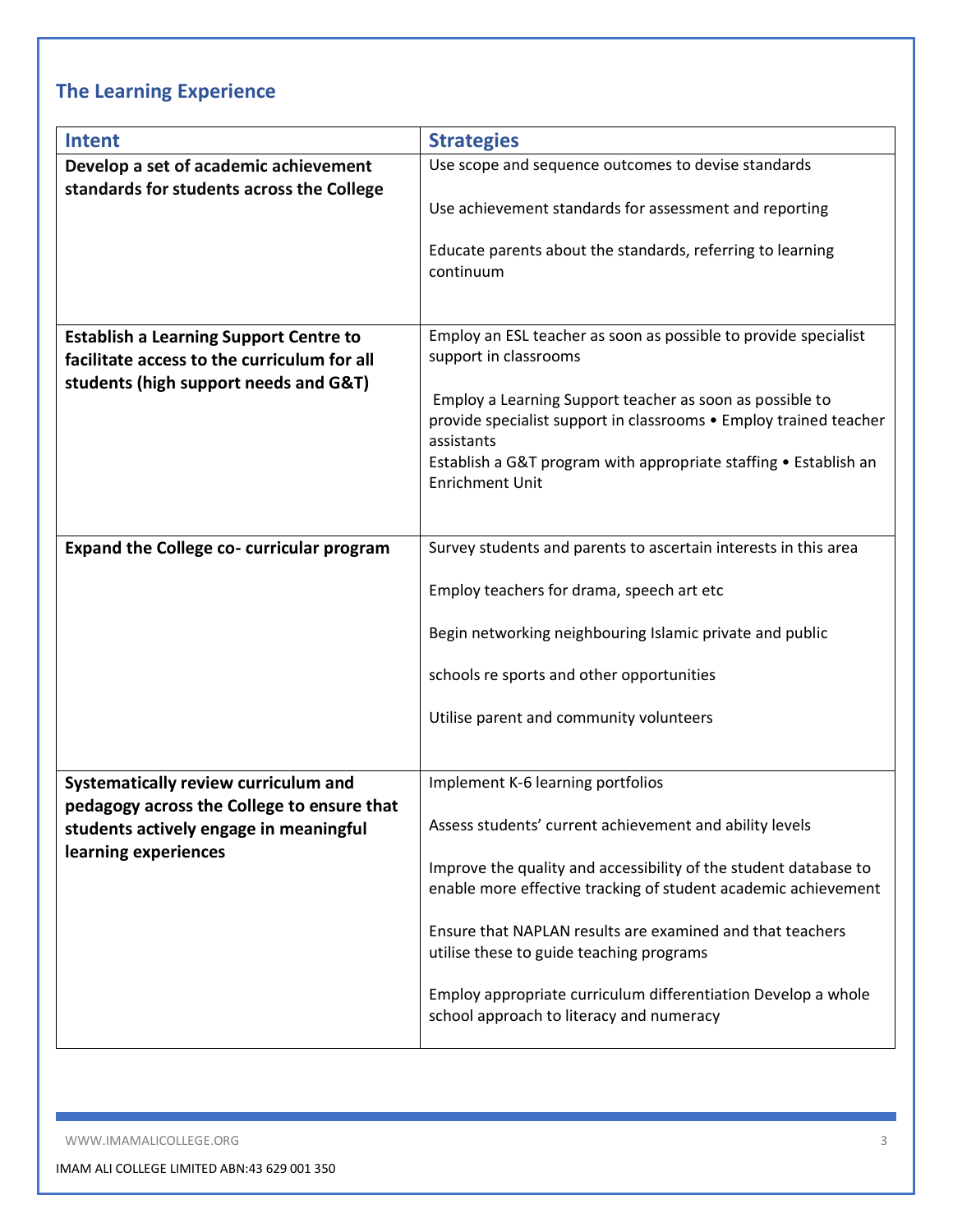|                                                     | Investigate effective practice from other schools and adopt<br>where appropriate                             |
|-----------------------------------------------------|--------------------------------------------------------------------------------------------------------------|
|                                                     | Regularly monitor the level of student engagement with College<br>teaching and learning programs             |
|                                                     | Implement a process of measuring "value added" using academic<br>standards and the academic tracking process |
|                                                     | Consider alternative pathways for equipping students for future<br>study/employment                          |
| Review the College approach to Student<br>Wellbeing | Develop and implement a consistent whole school pastoral care<br>program (including discipline)              |
|                                                     | Employ a School Counsellor who is a registered (Medicare<br>approved) psychologist                           |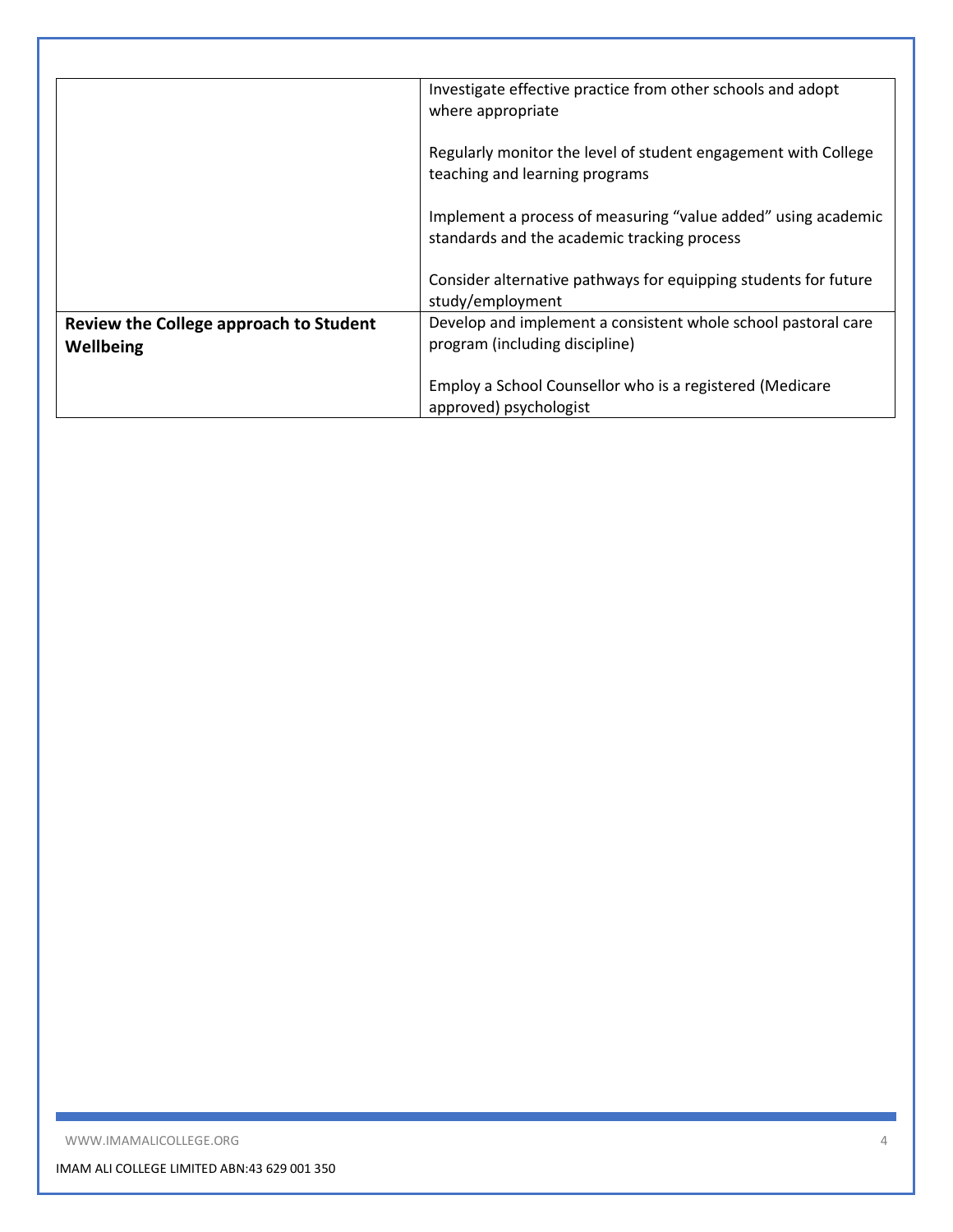## **A Message from the school principal**

Assalamu alaikum, Peace be upon you

Dear Imam Ali College Community,

2021 was another challenging year for the college and our extended community. We started Term 1 excited about learning again and being together as a school community but Covid restrictions across the city had an unfortunate and acute impact on our learning programs.

Access to the technology, devices and connectivity required for adequate online learning proved to be too demanding for both staff and students so the decision was made to pause classes until the lockdowns were over. Sadly, that meant that a return to school was not feasible for Terms 2, 3 and 4.

We hope that 2022 provides us with the opportunity to resume our teaching programs and once again welcome our families to our vibrant school environment. A school without students is just a building and we've missed the energy that our pupils bring to the place. Our parent community has also been missed. We value your contribution and look forward to having you on the school grounds again too.

We encourage our community to continue to teach their children the pure Islam values of equality, honesty, kindness, generosity and respect at home. At this time when our children and families are under extra pressure and experiencing anxiety about the world and their futures, it is important that you continue to nurture and guide them to become active, responsible and positive members of, and contributors to, Australian society. Share your knowledge and understanding of our cultural values, our language and help them to navigate through this global challenge.

Thank you to the School Board, the teaching and administrative staff, and the committed parents for continuing to work with us to make Imam Ali College the success that it is and that we know it will become.

Mohammad Rahbarpour

**Director** Kunff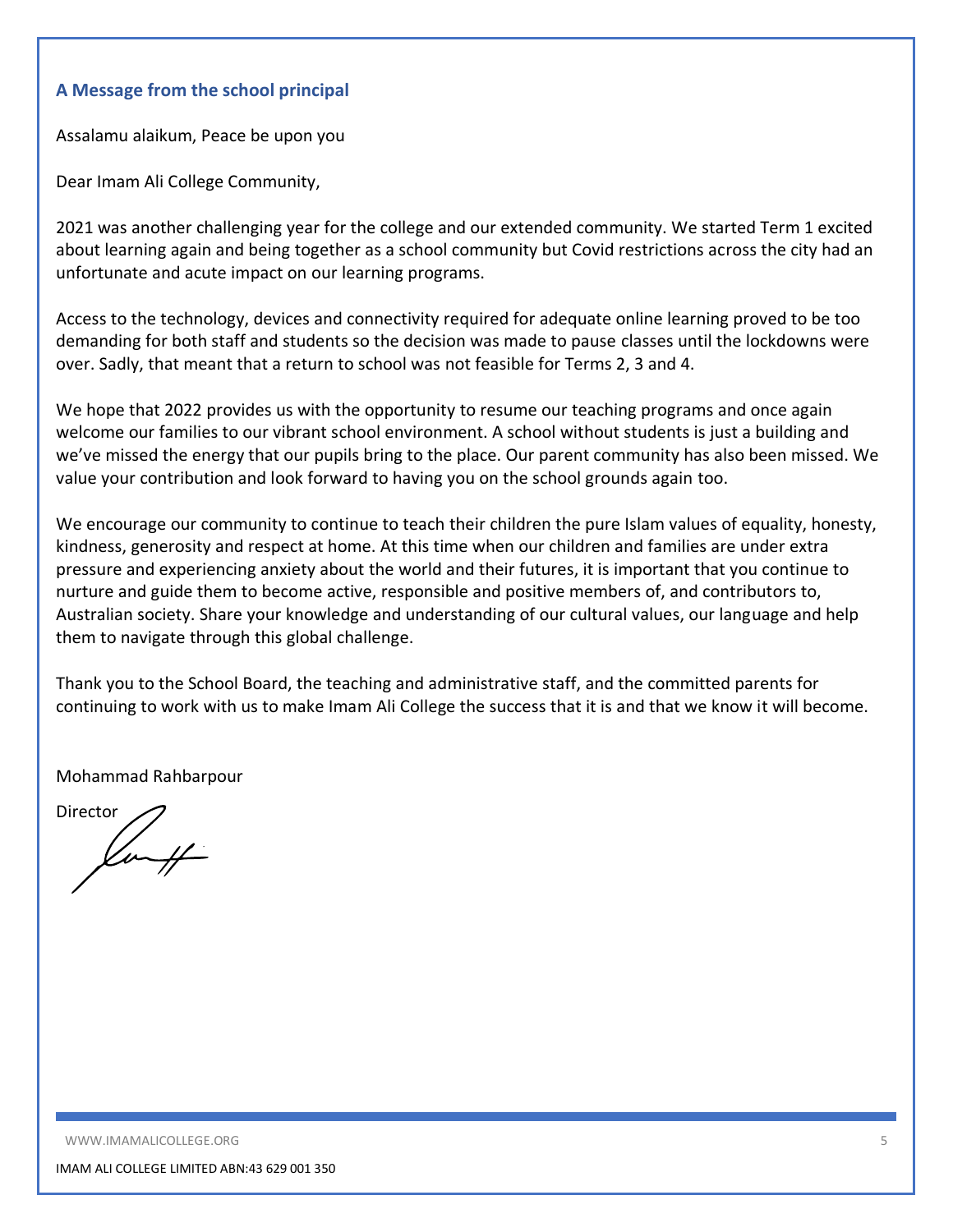### **School context and values**

Imam Ali College is a school which provides a values-based education in a supportive and challenging learning environment. We lead by example as we teach the student body the pure Islamic core values of equality, honesty, kindness, generosity and respect. Our purpose is to help create a self-aware generation who will make a positive contribution to society.

The main goal of the college is to build strong and long lasting relationships with parents to share the responsibility for developing each student's social and moral skills. We want our students to become independent, confident adults with high self-esteem and a strong sense of community.

At the college we provide high quality educational resources and structured classes, enabling students to actively engage in meaningful learning experiences. Classes offered range from a beginner's Kindergarten class to an advanced, senior level taught by highly educated and well trained staff, with a strong grasp of the Isalmic values which form the foundation of our program.

Imam Ali College integrates linguistic, literary and cultural learning through a variety of approaches. We aim to achieve a comprehensive understanding of the Arabic language and culture, offering our services to all within the community, and co-existing within western society despite our differences.

The education programs provided by the Imam Ali College teaching staff aim to enrich the local community by teaching the Arabic language, its history and our cultural values.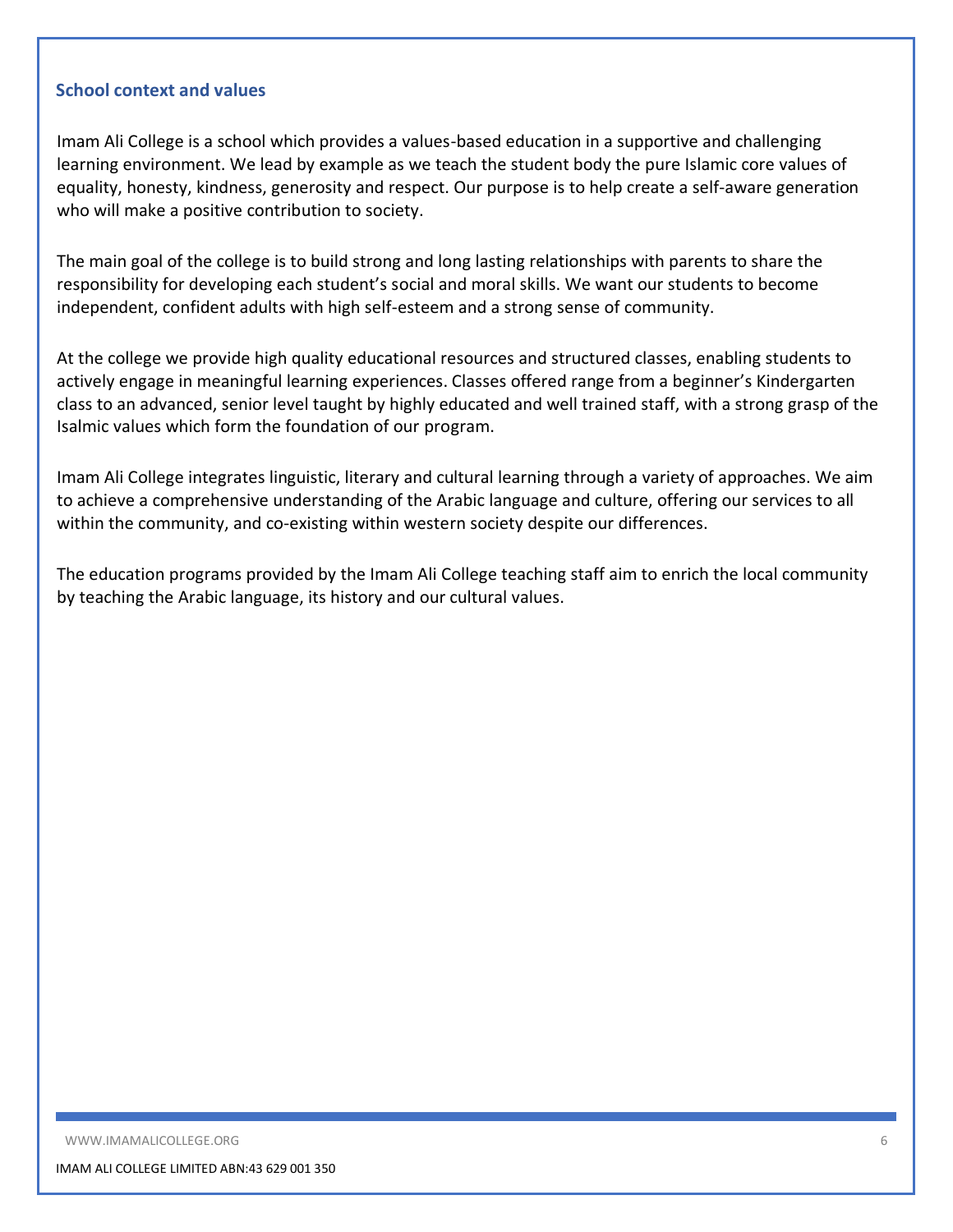## **Characteristics of the student body**

In 2021, during Term 1, we had more than 500 students attending the weekend language school. There were approximately equal numbers of girls and boys throughout the college.

None of our students are Aboriginal or Torres Strait Islanders and only a small number of students have special learning needs.

### **School Vision**

The long-held dream of building a permanent K - 12 school on our Minto Heights property is becoming a reality. We have purchased 40,000 sqm in the MacArthur region to create a school that will welcome students and their families. We will offer the community a school which teaches the full Australian curriculum and respects both the morals of Islam and the laws and values of Australian society. The next generation will be well rounded, highly educated young people who generously contribute to the communities in which they live, work and worship.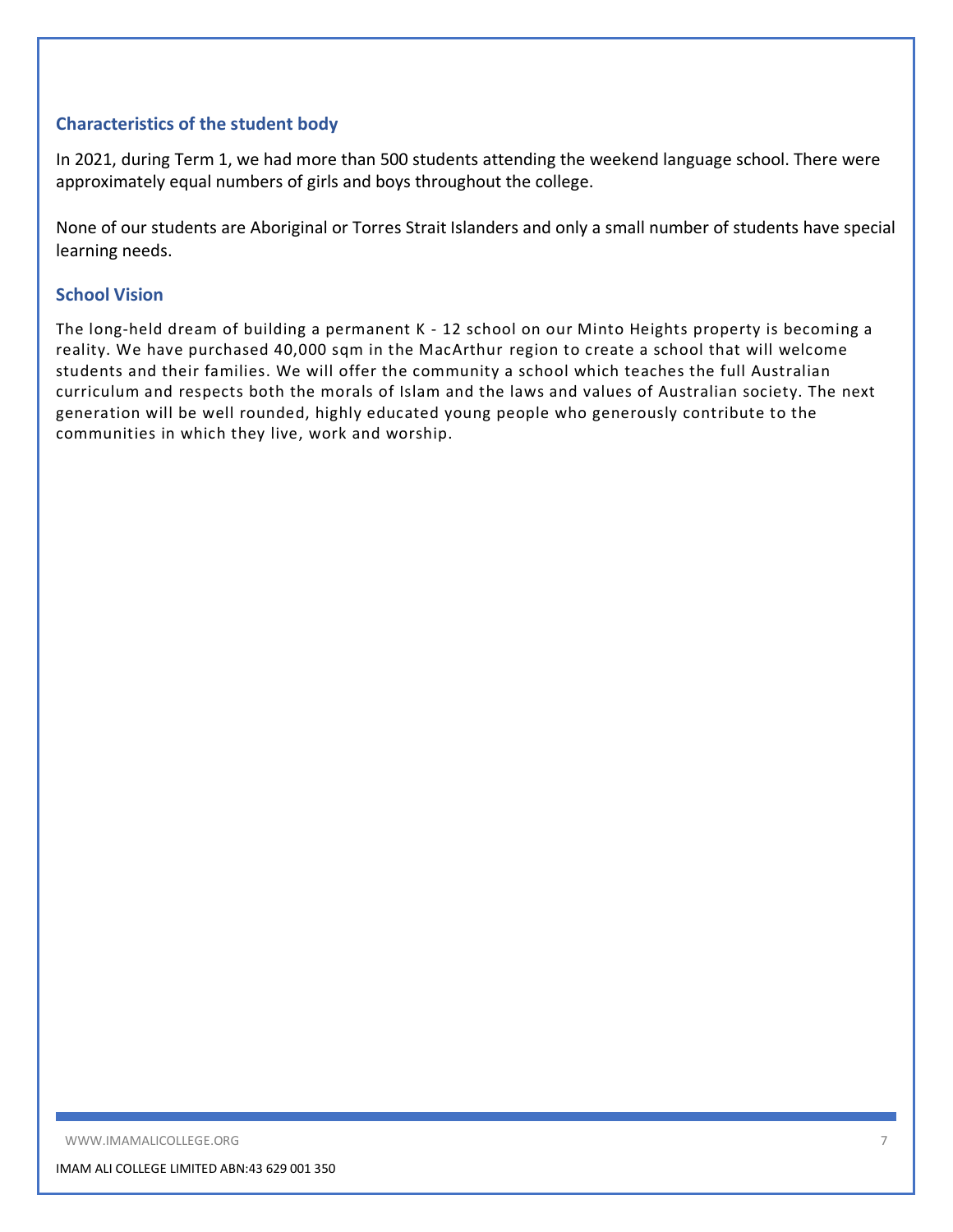# Statement of Comprehensive Income

for the year ended 30 June 2021

|                                                  | Note | 2020    | 2021      |
|--------------------------------------------------|------|---------|-----------|
| Income<br>Revenue                                | 2    | 241,666 | 185,909   |
| Total Income                                     |      | 241,666 | 185,909   |
|                                                  |      |         |           |
| Expenses<br>Learning Platform                    |      | 5,310   | 12,192    |
| <b>Bank Fees</b>                                 |      |         | 33        |
| Depreciation                                     |      | 5.561   | 5,903     |
| Council Rates                                    |      | 4,185   | 3,198     |
| Legal Fees                                       |      | 2,309   |           |
| Printing & Office Expenses                       |      | 6,589   | 1,020     |
| Copyright Expense                                |      | 1,660   |           |
| <b>Student Travel Expenses</b>                   |      | 8,600   |           |
| Student IT Expenses                              |      | 9,725   |           |
| <b>Student Activities</b>                        |      | 5,820   |           |
| Cleaning Expense                                 |      | 300     |           |
| Business Motor Vehicle Expenses                  |      | 4,744   | 5,144     |
| Library Expenses                                 |      | 900     |           |
| <b>Student Text Books</b>                        |      | 3,360   |           |
| Security Expenses                                |      | 7,600   |           |
| Printing Expense                                 |      | 3,680   |           |
| Admin Expense                                    |      | 3,007   | 8.925     |
| <b>Staff Amenities</b>                           |      | 45      |           |
| Insurance                                        |      | 691     | 1,096     |
| Rent                                             |      | 9,000   | 8,250     |
| <b>Charity Expenses</b>                          |      |         | 35,700    |
| Other Education Expense                          |      | 1,520   |           |
| Canteen Expense                                  |      | 13,762  | 1,896     |
| Accounting Expense                               |      | 4,909   | 21,541    |
| Phone and internet                               |      | 5,879   | 3,327     |
| Other Expenses                                   |      | 5,455   | 25,311    |
| Salaries and Wages                               |      | 83,727  | 100,196   |
| Superannuation Expense                           |      | 8,160   | 6,356     |
| Subcontrator Expense                             |      |         | 3,373     |
| Website                                          |      | 300     |           |
| Workers Compensation                             |      |         | 540       |
| Advertising                                      |      | 2,400   | 10,380    |
| <b>Total Operating Expenses</b>                  |      | 209,197 | 254,382   |
| Surplus (Deficit) before Income tax for the year |      | 32,468  | (68, 473) |
| Income Tax                                       |      |         |           |
| Surplus (Deficit) after Income tax for the year  |      | 32,468  | (68, 473) |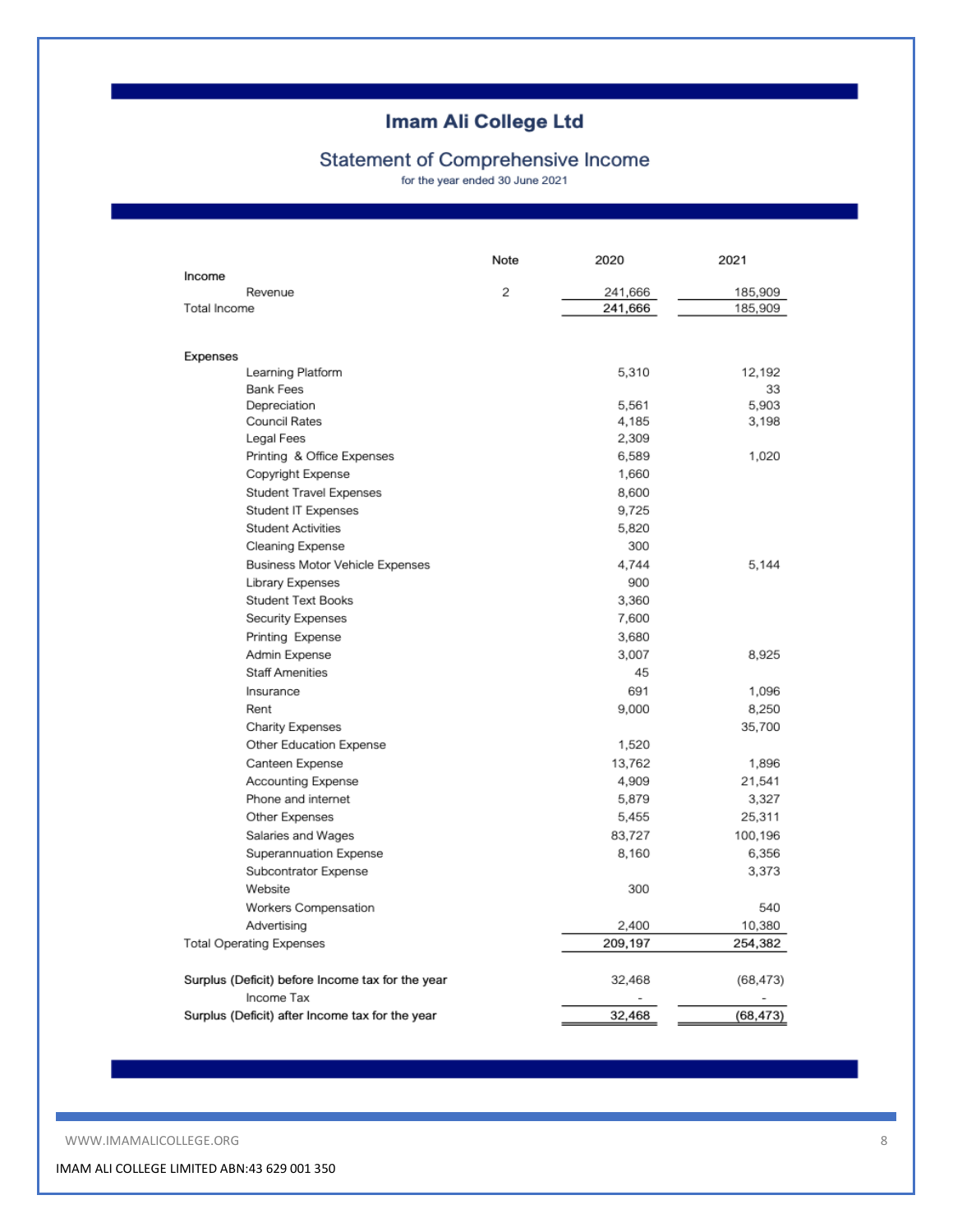# **Statement of Financial Position**

as at 30 June 2021

|                     |                                                            | Notes | 2020                     | 2021           |
|---------------------|------------------------------------------------------------|-------|--------------------------|----------------|
| Assets              |                                                            |       |                          |                |
|                     | <b>Current Assets</b>                                      |       |                          |                |
|                     | Cash and Cash Equivalents                                  | 3     | 22,330                   | 2.119          |
|                     | Trade and other Receivables<br><b>Total Current Assets</b> |       | 22,330                   | 2,119          |
|                     |                                                            |       |                          |                |
|                     | Non Current Assets                                         | 4     |                          |                |
|                     | Property                                                   |       | 1,080,000                | 1,080,000      |
|                     | Furniture Fixtures & Fittings                              |       |                          |                |
|                     | Less Acc Dep Furniture Fixtures & Fittings                 |       |                          |                |
|                     | Office Equipment                                           |       | 27,805                   | 30,305         |
|                     | Less Acc Dep Office Equipment                              |       | (5, 561)                 | (11, 464)      |
|                     | <b>Total Non-Current Assets</b>                            |       | 1,102,244                | 1,098,841      |
| <b>Total Assets</b> |                                                            |       | 1,124,574                | 1,100,960      |
|                     |                                                            |       |                          |                |
| Liabilities         |                                                            |       |                          |                |
|                     | <b>Current Liabilities</b>                                 |       |                          |                |
|                     | Trade and other Payables                                   |       | 9,107                    | 37,332         |
|                     | Superannuation Payable                                     |       | 3,005                    | 9,361          |
|                     | Employee Annual Leave Provisions                           |       | $\overline{a}$           | 6,847          |
|                     | <b>Tax Liabilities</b>                                     |       | ٠                        | $\overline{a}$ |
|                     | ATO Clearing                                               |       | (1,779)                  | 1,652          |
|                     | <b>Total Current Liabilities</b>                           |       | 10,333                   | 55,193         |
|                     | Non Current Liabilities                                    |       |                          |                |
|                     | <b>Financial Liabilities</b>                               |       |                          |                |
|                     | Long Term Provisions                                       |       |                          |                |
|                     | <b>Total Non Current Liabilities</b>                       |       | $\overline{\phantom{a}}$ |                |
|                     |                                                            |       |                          |                |
|                     | <b>Total Liabilities</b>                                   |       | 10,333                   | 55,193         |
|                     | <b>Net Assets</b>                                          |       | 1,114,241                | 1,045,768      |
|                     |                                                            |       |                          |                |
|                     |                                                            |       |                          |                |
|                     | Equity                                                     |       |                          |                |
|                     | Current Year Surplus                                       |       | 32,468                   | (68, 473)      |
|                     | Retained Surplus                                           |       | 1,081,773                | 1,114,241      |
|                     | <b>Total Equity</b>                                        |       | 1,114,241                | 1,045,768      |
|                     |                                                            |       |                          |                |

WWW.IMAMALICOLLEGE.ORG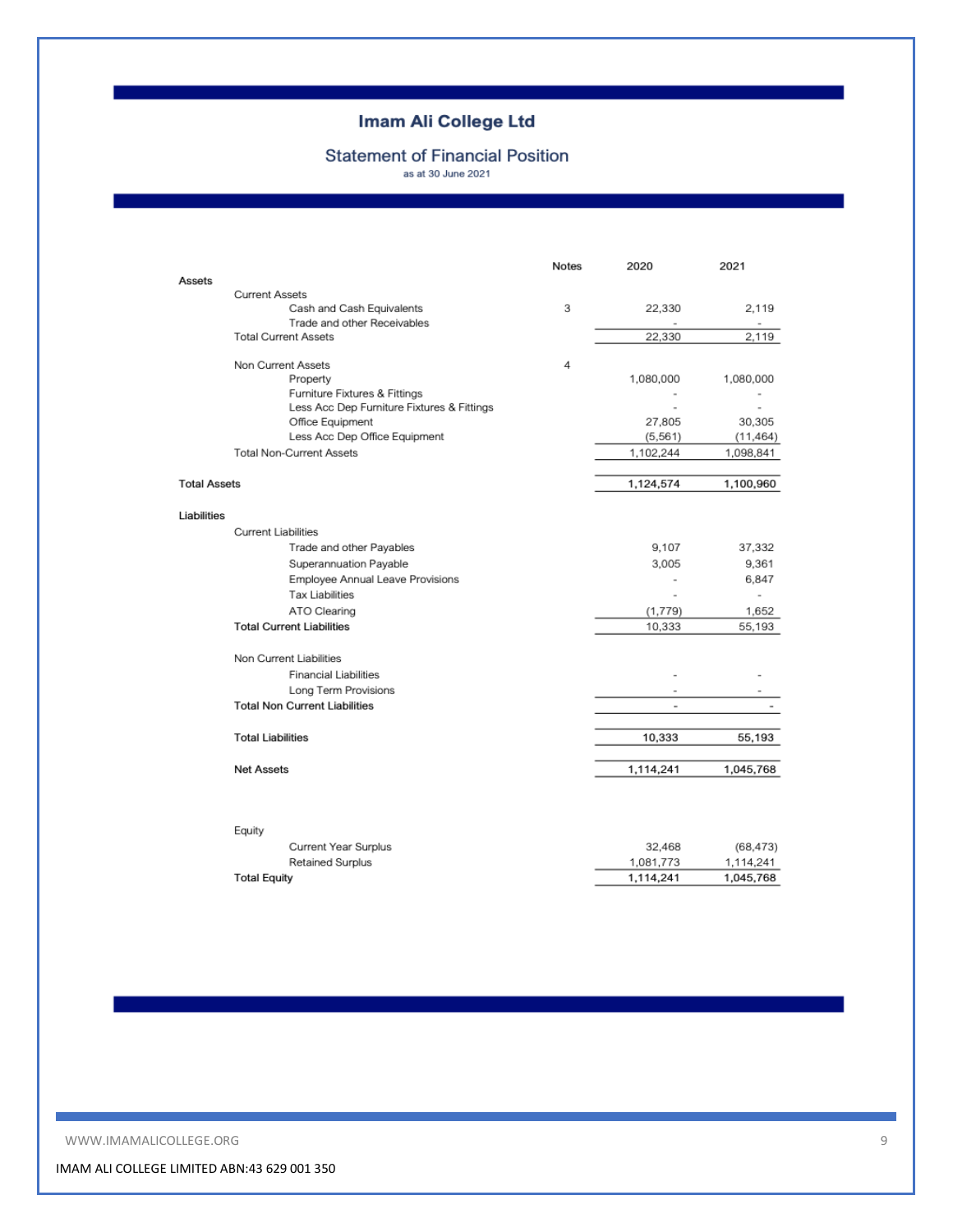# **Statement of Cash Flows**

for the year end 30 June 2021

|                                                    | <b>Notes</b> | 2020       | 2021       |
|----------------------------------------------------|--------------|------------|------------|
| Cash Flows from Operating Activites                |              |            |            |
| Receipts from customers and funding bodies         |              | 241,666    | 185,909    |
| Payments to suppliers and employees                |              | (87, 264)  | (93, 839)  |
| Other operating activites                          |              | (111, 749) | (109, 781) |
| <b>GST Recivable</b>                               |              |            |            |
| Net Cash from Operating Activites                  |              | 42,653     | (17, 711)  |
| Cash Flow from Investing Activities                |              |            |            |
| Proceeds from sale of property plant and equipment |              |            |            |
| Payments of property plant and equipment           |              | (20, 323)  | (2,500)    |
| Net Cash Flows from Investing Activities           |              | (20, 323)  | (2,500)    |
| Cash Flow from Financing Activities                |              |            |            |
| Loan Repayemts                                     |              |            |            |
| Intrest Payments                                   |              |            |            |
| Net Cash Flows from Financing Activities           |              |            |            |
| Net Increase/Decrease for the period               |              | 22,330     | (20,211)   |
| Cash at the Beginning of the period                |              |            | 22,330     |
| Cash at the End of the period                      | 3            | 22,330     | 2,119      |
|                                                    |              |            |            |

WWW.IMAMALICOLLEGE.ORG 10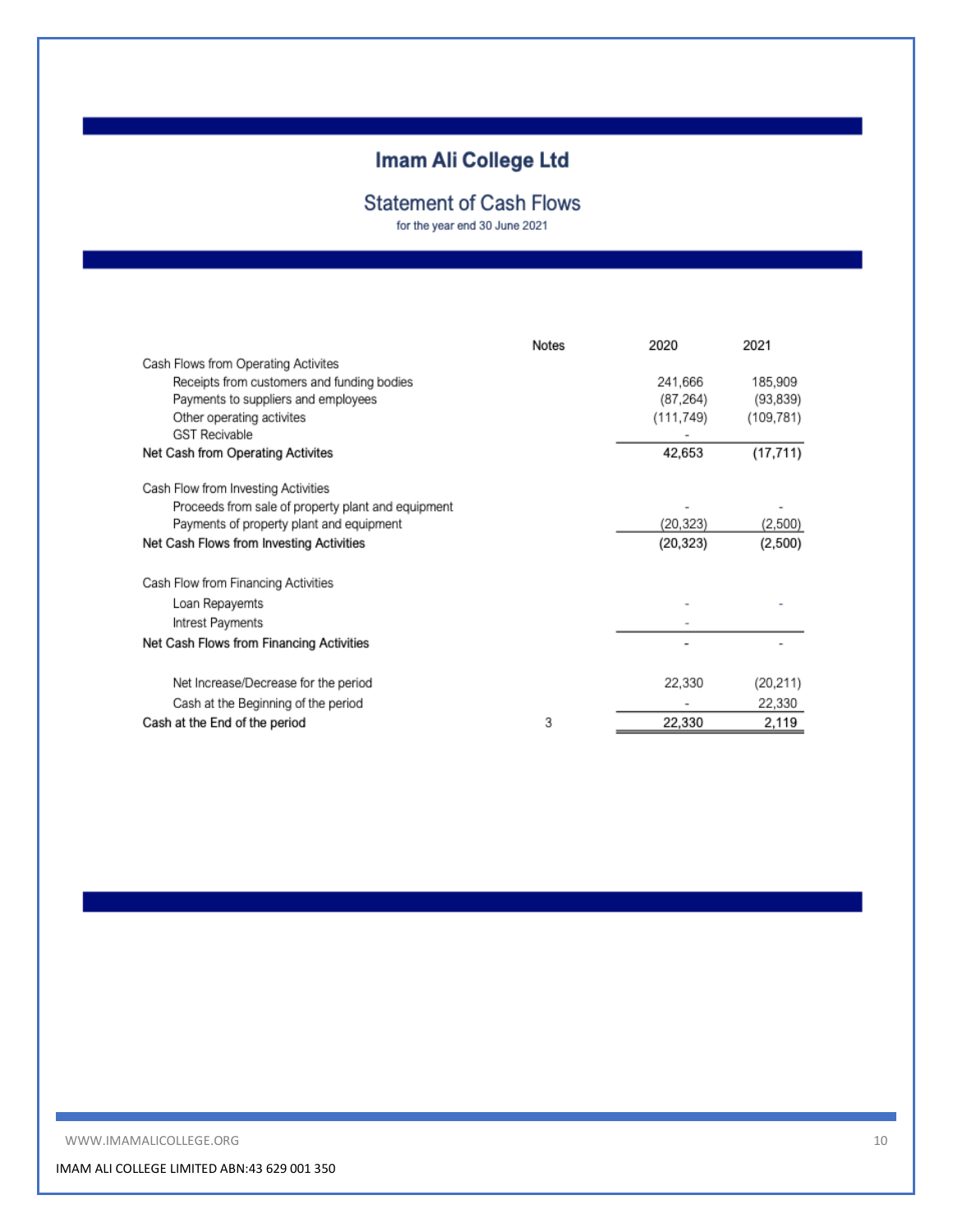# **Statement of Changes in Equity**

for the year ended 30 June 2021

| Balance at 1 July 2019         | Reserves | <b>Retained Earnings</b> | Total     |
|--------------------------------|----------|--------------------------|-----------|
| Surplus (Deficit) for the year |          | 32.468                   | 32,468    |
| Retained Surplus               |          | 1,081,773                | 1,081,773 |
| Balance at 30 June 2020        |          | 1,114,241                | 1,114,241 |
| Balance at 1 July 2020         |          |                          |           |
| Surplus (Deficit) for the year |          | (68, 473)                | (68, 473) |
| Retained Surplus               |          | 1,114,241                | 1,114,241 |
| Balance at 30 June 2021        |          | 1,045,768                | 1,045,768 |

WWW.IMAMALICOLLEGE.ORG 11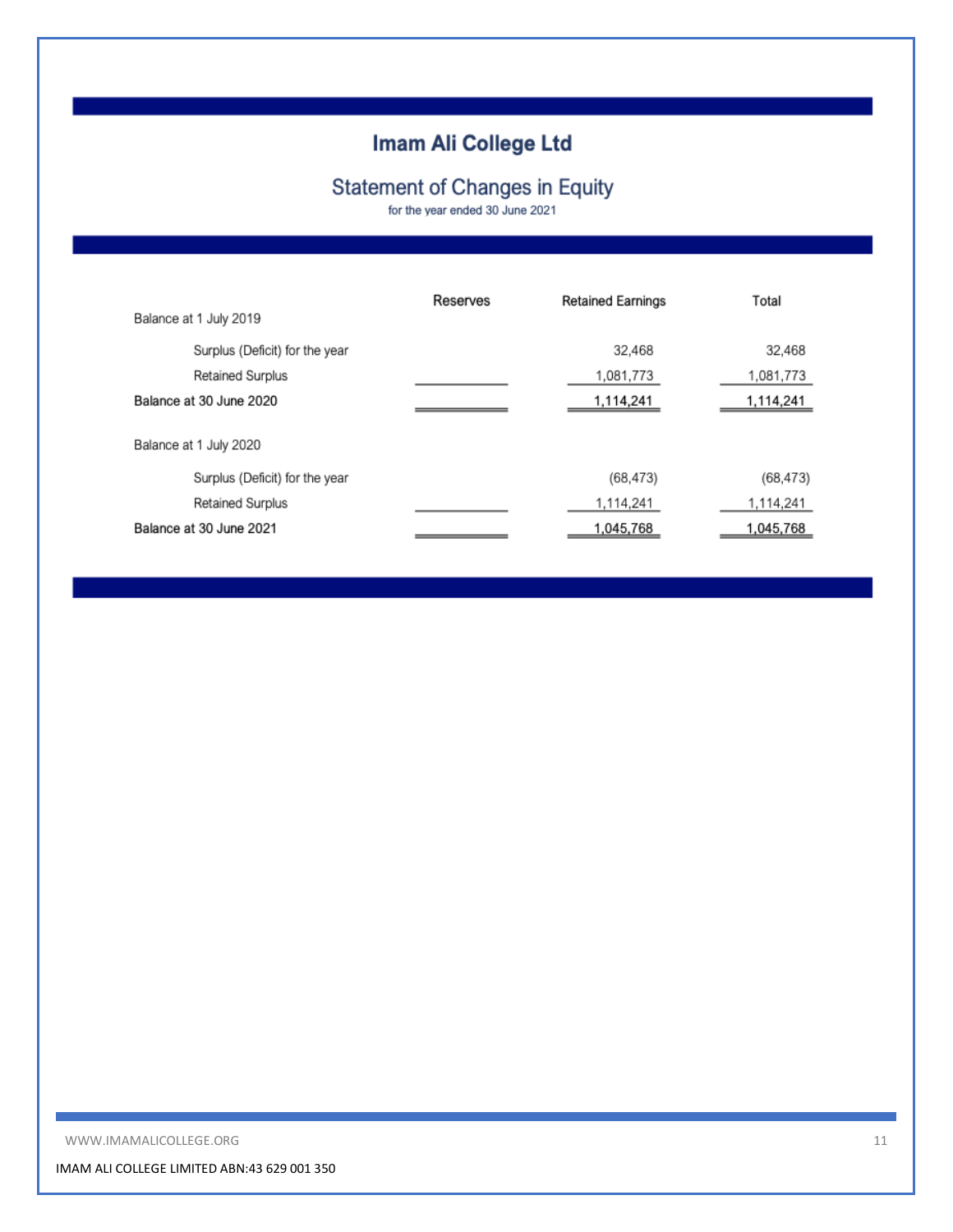## **Notes to the financial statements**

#### **1. Summary of Significant Accounting Policies Basis of Preparation**

The financial report is a general-purpose financial report that has been prepared in accordance with the *Australian Charities and Not for Profit Act 2012* and Australian Accounting Standards and Interpretations of the Australian Accounting Standards Board.

The company is a not-for-profit entity for financial reporting purposes under Australian Accounting Standards. Material accounting policies adopted in the preparation of these financial statements are presented below and have been consistently applied unless stated otherwise.

The financial statements, except for the cash flow information, have been prepared on an accruals basis and are based on historical costs, modified, where applicable, by the measurement at fair value of selected non-current assets, financial assets and financial liabilities. The amounts presented in the financial statements have been rounded to the nearest dollar.

Imam Ali College Ltd is a company limited by guarantee, incorporated and domiciled in Australia. The financial report complies with all Australian equivalents to International Financial Reporting Standards (IFRS) in their entirety except for the application of Australian Accounting Standards specific for Not for profit sector entities.

The financial report was authorised for issue on 20 October 2020 by the Board of Directors.

#### **1. Revenue**

Government grants are recognised in the statement of comprehensive income when the entity obtains control of the income and it is probable that the economic benefits gained from the income will flow to the entity and the amount of the grant can be measured reliably.

If conditions are attached to the grant which must be satisfied before it is eligible to receive the contribution, the recognition of the grant as revenue will be deferred until those conditions are satisfied.

When grant revenue is received whereby the entity incurs an obligation to deliver economic value directly back to the contributor, this is considered as reciprocal transaction and the grant revenue is recognised in the statement of financial position as a liability until the service has been delivered to the contributor, otherwise grant is recognised as income on receipt.

Donations are recognised as revenue when received.

Interest revenue is recognised on a proportional basis taking into account the interest rates applicable to the financial assets.

Client fees are recognised when the services are provided.

All other revenue from other sources is recognised when received or the right to receive has been established. All revenue is stated net of the amount of goods and services tax.

#### **b. Capital Grants**

Non-reciprocal contributions from the government and other parties for no or nominal value. These contributions are recognised at the fair value on the date of acquisition or on achieving agreed milestones upon which time an asset is taken up in the Statement of Financial Position and revenue in the Statement of Comprehensive Income.

#### **c. Property, Plant and Equipment**

Each class of property, plant and equipment is carried at cost or fair value as indicated, less, where applicable, accumulated depreciation and any impairment losses.

WWW.IMAMALICOLLEGE.ORG 12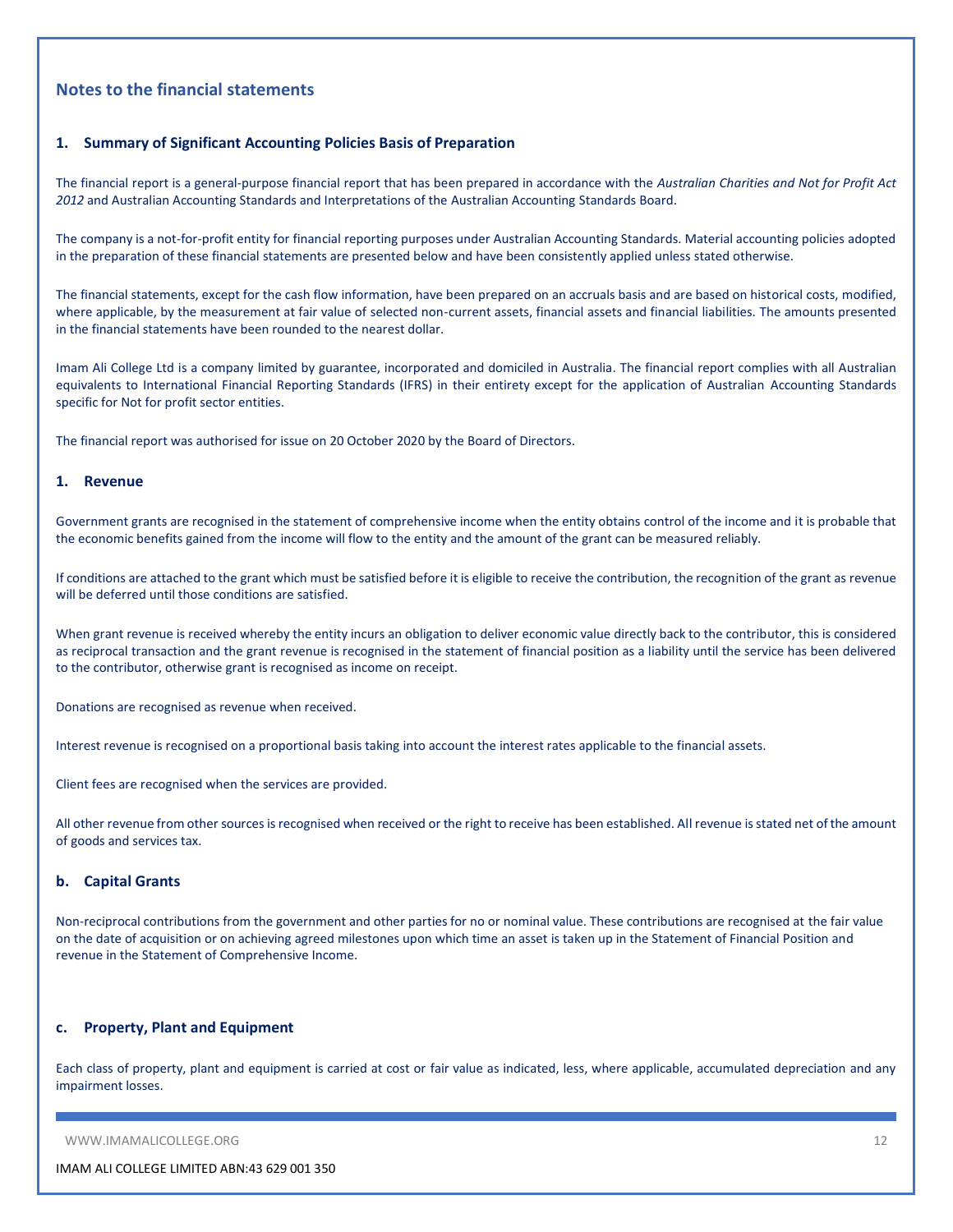Freehold land and buildings are shown at fair value based on periodic valuation, with at least triennial valuation by external independent valuers. When land and buildings are purchased as a single property, a valuation for splitting the price of the land and building is done at the time of recording the asset.

In periods when the freehold land and buildings are not subject to an independent valuation, the directors conduct directors' assessment to ensure the carrying amount for the land and buildings is not materially different to the fair value.

Increases in the carrying amount arising on revaluation of land and buildings are recognised in other comprehensive income and accumulated in the revaluation surplus in equity. Revaluation decreases that offset previous increases of the same class of assets shall be recognised in other comprehensive income under the heading of revaluation surplus. All other decreases are recognised in profit or loss.

Any accumulated depreciation at the date of the revaluation is eliminated against the gross carrying amount of the asset and the net amount is restated to the revalued amount of the asset.

Freehold land and buildings that have been contributed at no cost or for nominal cost are valued and recognised at the fair value of the asset at the date it is acquired.

Leasehold improvements are shown at cost less subsequent depreciation.

Motor vehicles and office equipment are shown at their cost less accumulated depreciation.

The carrying amount of leasehold improvements and other plant and equipment are reviewed annually by directors to ensure it is not in excess of the recoverable amount from those assets. The recoverable amount is assessed on the basis of the expected net cash flows, which will be received from the asset's employment and subsequent disposal. The expected net cash flows have been discounted to present values in determining the recoverable amounts.

Plant and equipment that have been contributed at no cost or for nominal cost are valued at the fair value of the asset at the date it is acquired.

#### **Depreciation**

The depreciable amount of all fixed assets including building and capitalised leased assets, but excluding freehold land, is depreciated on a straight line basis over their useful lives to the economic entity commencing from the time the asset is held ready for use. Leasehold improvements are depreciated over the shorter of either the unexpired period of the lease or the estimated useful life of the improvements.

The depreciation rates used for each class of depreciable asset are shown below:

| <b>Fixed Asset Class</b> | <b>Depreciation Rate</b> |
|--------------------------|--------------------------|
| <b>Building</b>          | 2.5 % to 5.00 %          |
| Leasehold Improvements   | 5.00 % to 33.33 %        |
| Plant & Equipment        | 10.00 % to 40.00 %       |
| <b>Office Equipment</b>  | 10.00 % to 40.00 %       |
| <b>Motor Vehicles</b>    | 10.00 % to 17.50%        |

The assets' residual values and useful lives are reviewed, and adjusted if appropriate, at the end of each reporting period.

An asset's carrying amount is written down immediately to its recoverable amount if the assets carrying amount is greater than its estimated recoverable amount.

Gains and losses on disposals are determined by comparing proceeds with the carrying amount. These gains or losses are recognised in profit or loss in the period in which they arise. When revalued assets are sold, amounts included in the revaluation reserve relating to that asset are transferred to retained surplus.

WWW.IMAMALICOLLEGE.ORG 13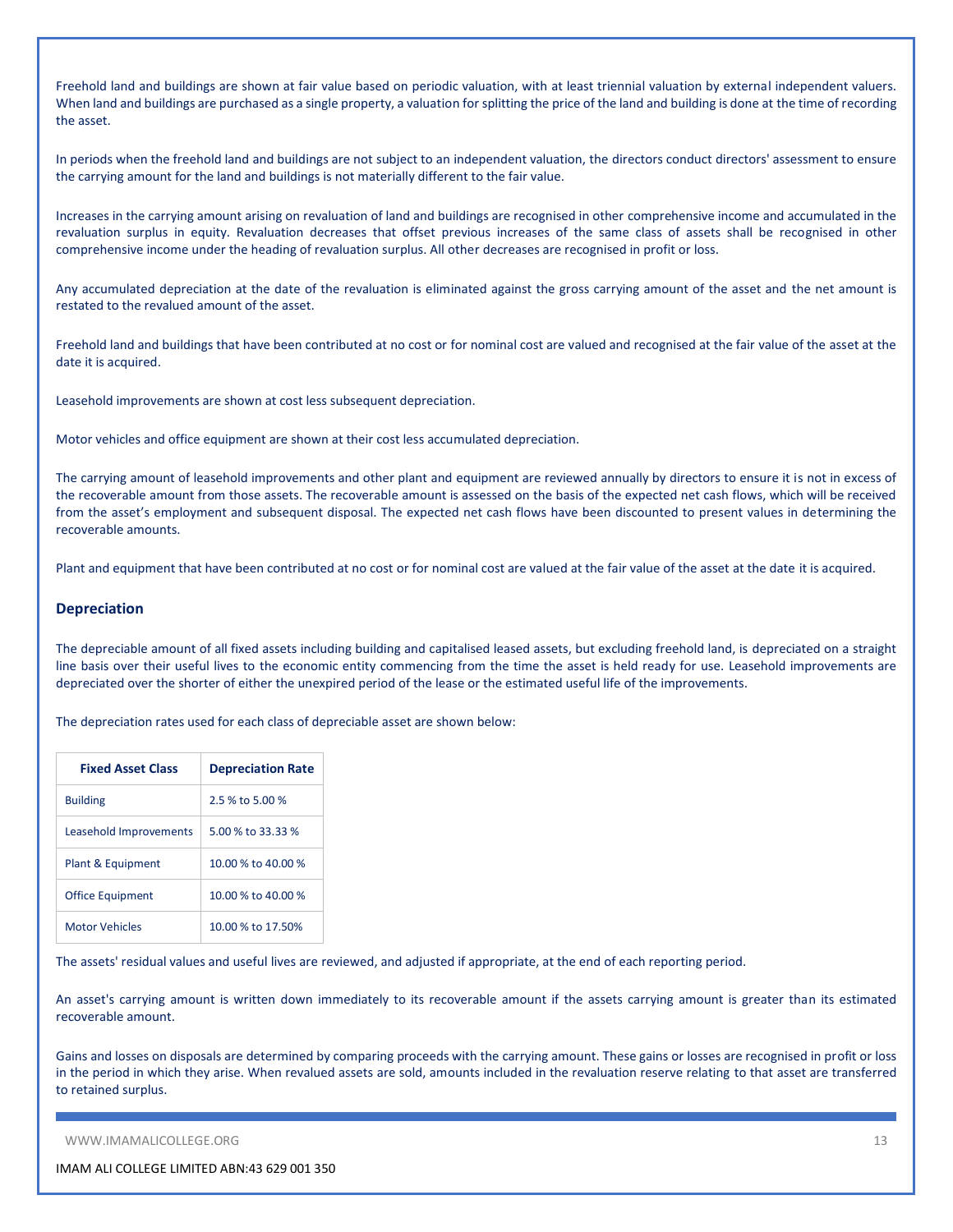### **d. Inventories**

Inventories are valued at the lower of cost or net realisable value.

#### **e. Impairment of Assets**

At the end of each reporting period, the entity reviews the carrying amounts of its assets to determine whether there is any indication that those assets have been impaired. If such an indication exists, the recoverable amount of the asset, being the higher of the asset's fair value less costs of disposal and value in use, is compared to the asset's carrying amount. Any excess of the asset's carrying amount over its recoverable amount is recognised in profit or loss.

Where the future economic benefits of the asset are not primarily dependent upon the asset's ability to generate net cash inflows and when the entity would, if deprived of the asset, replace its remaining future economic benefits, value in use is determined as the depreciated replacement cost of an asset.

Where it is not possible to estimate the recoverable amount of an asset's class, the entity estimates the recoverable amount of the cash-generating unit to which the class of assets belong.

Where an impairment loss on a revalued asset is identified, this is recognised against the revaluation surplus in respect of the same class of asset to the extent that the impairment loss does not exceed the amount in the revaluation surplus for that class of asset.

#### **f. Financial instruments**

#### **Initial recognition and measurement**

Financial assets and financial liabilities are recognised when the entity becomes a party to the contractual provisions to the instrument. For financial assets, this is equivalent to the date that the company commits itself to either purchase or sell the asset (i.e. trade date accounting is adopted). Financial instruments are initially measured at fair value plus transaction costs except where the instrument is classified "at fair value through profit or loss", in which case transaction costs are recognised as expenses in profit or loss immediately.

#### **Classification and subsequent measurement**

Financial instruments are subsequently measured at fair value, amortised cost using the effective interest method, or cost. Where available, quoted prices in an active market are used to determine fair value. In other circumstances, valuation techniques are adopted.

Amortised cost is calculated as the amount at which the financial asset or financial liability is measured at initial recognition less principal repayments and any reduction for impairment, and adjusted for any cumulative amortisation of the difference between that initial amount and the maturity amount calculated using the effective interest method.

The effective interest method is used to allocate interest income or interest expense over the relevant period and is equivalent to the rate that exactly discounts estimated future cash payments or receipts (including fees, transaction costs and other premiums or discounts) through the expected life (or when this cannot be reliably predicted, the contractual term) of the financial instrument to the net carrying amount of the financial asset or financial liability. Revisions to expected future net cash flows will necessitate an adjustment to the carrying amount with a consequential recognition of an income or expense item in profit or loss.

#### 1. *Financial assets at fair value through profit or loss*

Financial assets are classified at "fair value through profit or loss" when they are held for trading for the purpose of short-term profit taking, derivatives not held for hedging purposes, or when they are designated as such to avoid an accounting mismatch or to enable performance evaluation where a group of financial assets is managed by key management personnel on a fair value basis in accordance with a documented risk management or investment strategy. Such assets are subsequently measured at fair value with changes in carrying amount being included in profit or loss.

#### ii. *Loans and receivables*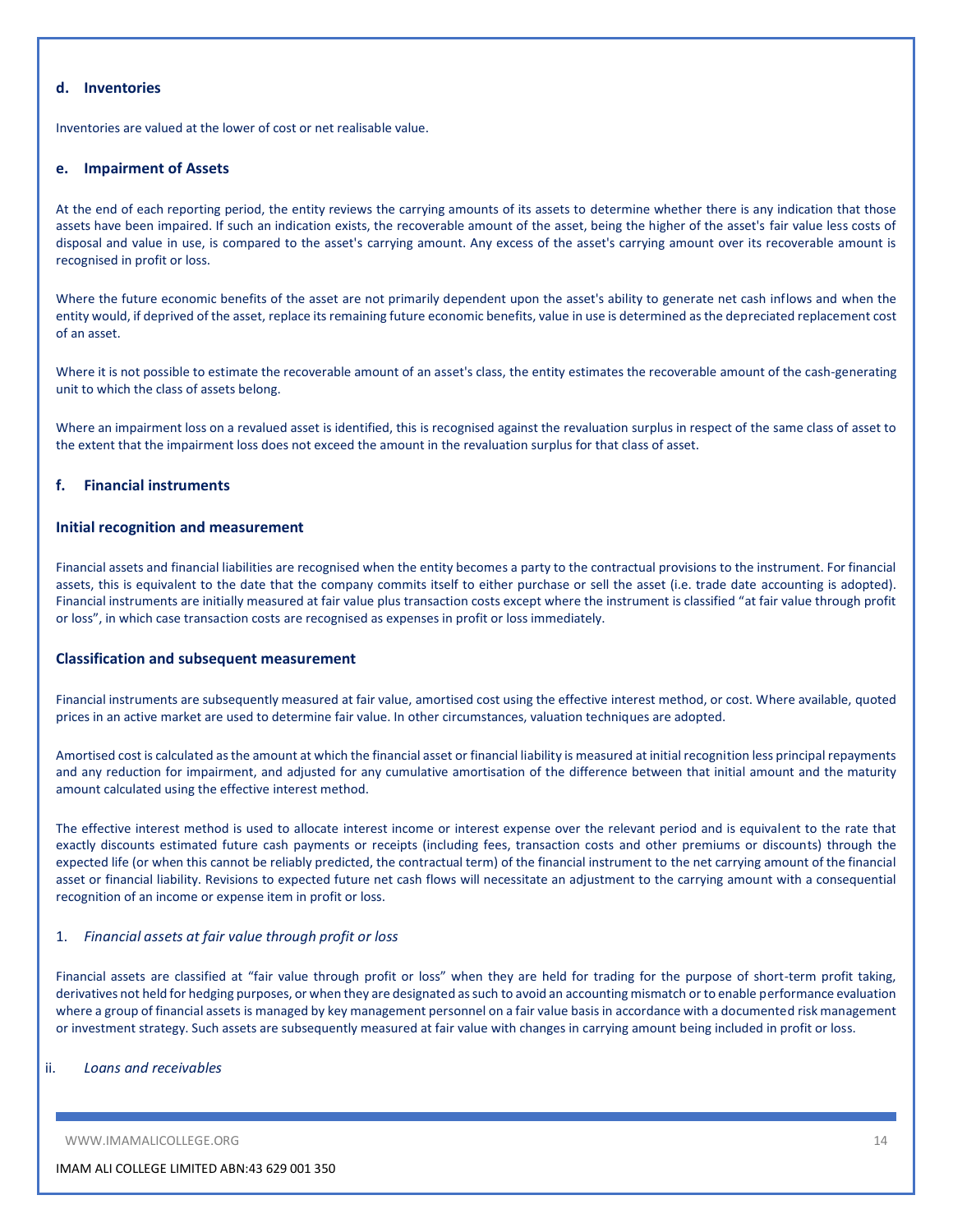Loans and receivables are non-derivative financial assets with fixed or determinable payments that are not quoted in an active market and are subsequently measured at amortised cost. Gains or losses are recognised in profit or loss through the amortisation process and when the financial asset is derecognised.

#### iii. *Held-to-maturity investments*

Held-to-maturity investments are non-derivative financial assets that have fixed maturities and fixed or determinable payments, and it is the company's intention to hold these investments to maturity. They are subsequently measured at amortised cost. Gains or losses are recognised in profit or loss through the amortisation process and when the financial asset is derecognised.

#### iv. *Available-for-sale investments*

Available-for-sale investments are non-derivative financial assets that are either not capable of being classified into other categories of financial assets due to their nature or they are designated as such by management. They comprise investments in the equity of other entities where there is neither a fixed maturity nor fixed or determinable payments.

They are subsequently measured at fair value with any remeasurements other than impairment losses and foreign exchange gains and losses recognised in other comprehensive income. When the financial asset is derecognised, the cumulative gain or loss pertaining to that asset previously recognised in other comprehensive income is reclassified into profit or loss.

Available-for-sale financial assets are classified as non-current assets when they are not expected to be sold within 12 months after the end of the reporting period. All other available-for-sale financial assets are classified as current assets.

#### v. *Financial liabilities*

Non-derivative financial liabilities other than financial guarantees are subsequently measured at amortised cost. Gains or losses are recognised in profit or loss through the amortisation process and when the financial liability is derecognised.

#### **Impairment**

At the end of each reporting period, the company assesses whether there is objective evidence that a financial asset has been impaired. A financial asset or a group of financial assets is deemed to be impaired if, and only if, there is objective evidence of impairment as a result of the occurrence of one or more events (a "loss event"), which has an impact on the estimated future cash flows of the financial asset(s).

In the case of available-for-sale financial assets, a significant or prolonged decline in the market value of the instrument is considered a loss event. Impairment losses are recognised in profit or loss immediately. Also, any cumulative decline in fair value previously recognised in other comprehensive income is reclassified into profit or loss at this point.

In the case of financial assets carried at amortised cost, loss events may include: indications that the debtors, or a group of debtors, are experiencing significant financial difficulty, default or delinquency in interest or principal payments; indications that they will enter into bankruptcy or other financial reorganisation; and changes in arrears or economic conditions that correlate with defaults.

For financial assets carried at amortised cost (including loans and receivables), a separate allowance account is used to reduce the carrying amount of financial assets impaired by credit losses. After having taken all possible measures of recovery, if management establishes that the carrying amount cannot be recovered by any means, at that point the written-off amounts are charged to the allowance account or the carrying amount of impaired financial assets is reduced directly if no impairment amount was previously recognised in the allowance account.

When the terms of financial assets that would otherwise have been past due or impaired have been renegotiated, the company recognised the impairment for such financial assets by taking into account the original terms as if the terms have not been renegotiated so that the loss events that have occurred are duly considered.

#### **Derecognition**

WWW.IMAMALICOLLEGE.ORG 15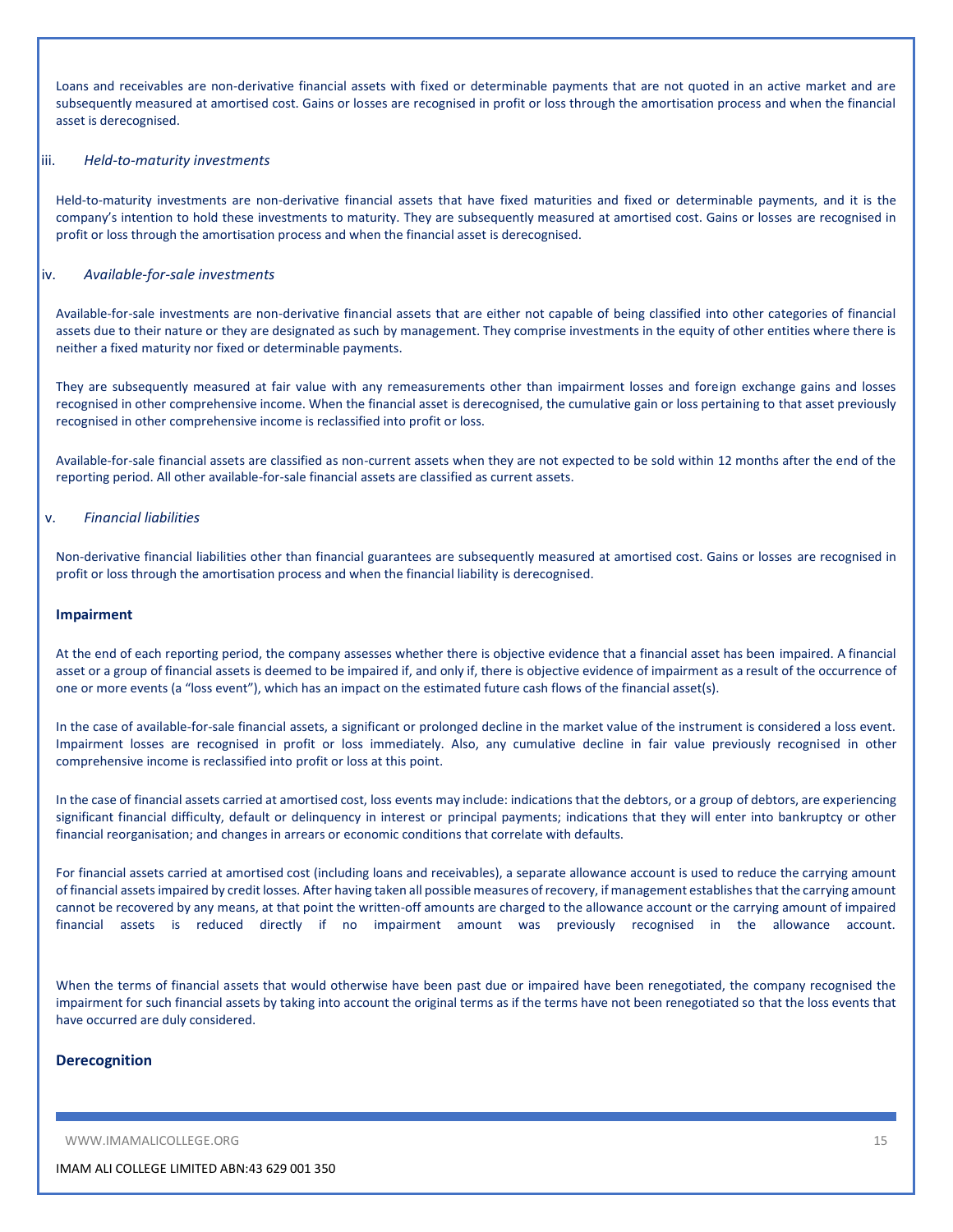Financial assets are derecognised where the contractual rights to receipt of cash flows expire or the asset is transferred to another party whereby the entity no longer has any significant continuing involvement in the risks and benefits associated with the asset. Financial liabilities are derecognised where the related obligations are discharged, cancelled or have expired. The difference between the carrying amount of the financial liability, which is extinguished or transferred to another party, and the fair value of consideration paid, including the transfer of non-cash assets or liabilities assumed, is recognised in profit or loss.

#### **g. Cash and cash equivalents**

Cash and cash equivalents include cash on hand, deposits held at call with banks, other short -term highly liquid investments with original maturities of six months or less, and bank overdrafts. Bank overdrafts are shown within short -term borrowings in current liabilities on the Statement of Financial **Position** 

#### **h. Accounts Receivable and Other Debtors**

Trade and other receivables include amounts receivable from customers for services provided in the ordinary course of business. Receivables expected to be collected within 12 months of the end of the reporting period are classified as current assets. All other receivables are classified as non-current assets.

It is initially recognised at fair value and subsequently measured at amortised cost using the effective interest method, less any provision for impairment. Refer to Note 1(e) for further discussion on the determination of impairment losses.

#### **i. Accounts Payable and Other Payables**

Trade and other payables represent the liability outstanding at the end of the reporting period for goods and services received by the company during the reporting period which remain unpaid. The balance is recognised as a current liability with the amounts normally paid within 30 days of recognition of the liability.

#### **j. Unexpended Service Revenue**

The company receives grant monies to fund projects either for contracted periods of time or for specific projects irrespective of the period of time required to complete those projects. It is the policy of the company to treat monies as unexpended grants in the Statement of Financial Position where the entity is contractually obliged to provide the services in a subsequent financial period to when the grant is received or in the case of specific project grants where the project has not been completed.

#### **k. Leases**

Leases of property, plant and equipment, where substantially all the risks and benefits incidental to the ownership of the asset (but not the legal ownership) are transferred to the entity, are classified as finance leases.

Finance leases are capitalised, recognising an asset and a liability equal to the present value of the minimum lease payments, including any guaranteed residual values.

Leased assets are depreciated on a straight-line basis over their estimated useful lives where it is likely that the entity will obtain ownership of the asset. Lease payments are allocated between the reduction of the lease liability and the lease interest expense for the period. Lease payments for operating leases, where substantially all the risks and benefits remain with the lessor, are recognised as expenses on a straight-line basis over the lease term.

Lease incentives under operating leases are recognised as a liability and amortised on a straight -line basis over the life of the lease term.

All other leases which are not financial leases are classified as operating leases.

#### **l. Provisions**

WWW.IMAMALICOLLEGE.ORG 16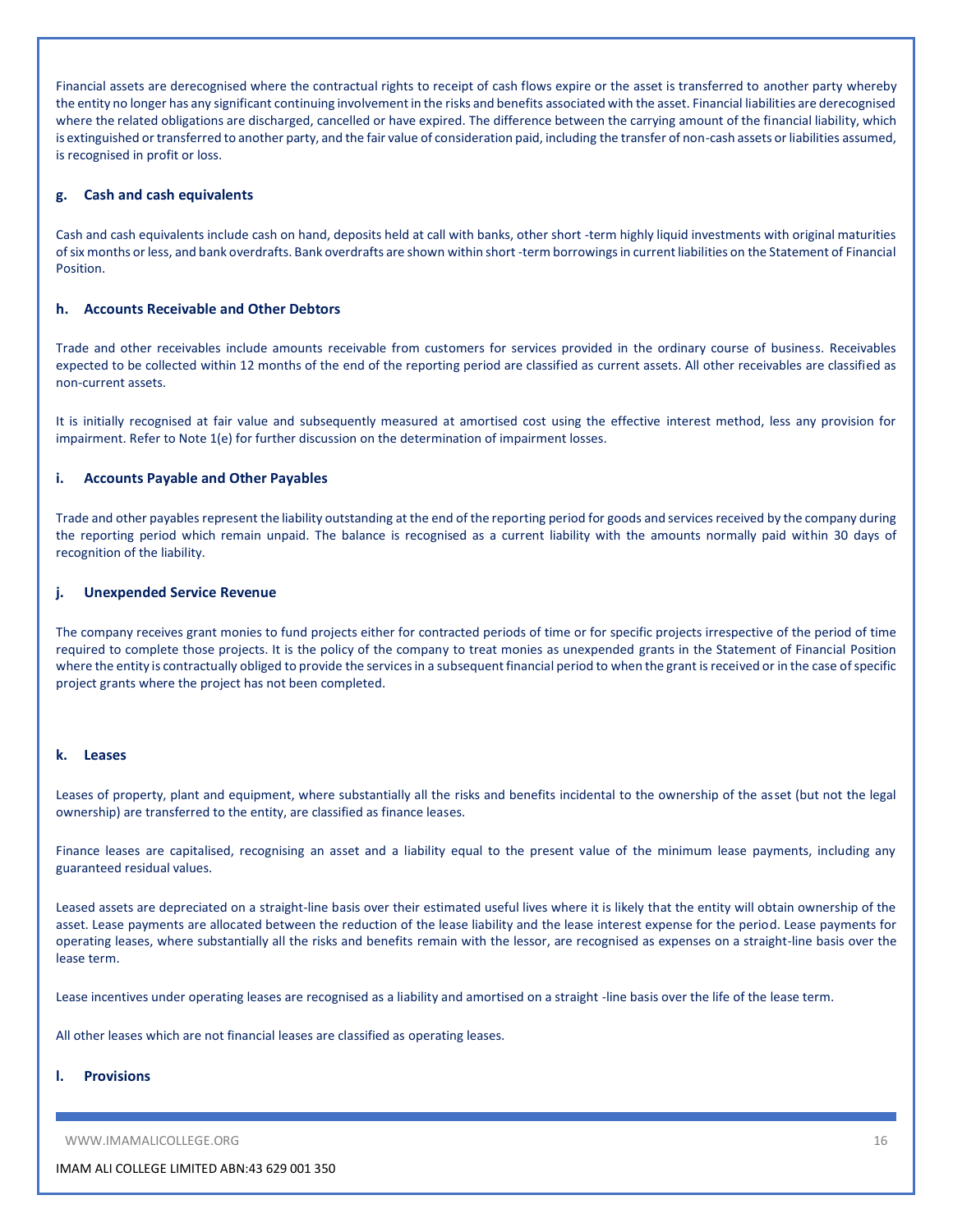Provisions are recognised when the entity has a legal or constructive obligation, as a result of past events, for which it is probable that an outflow of economic benefits will result and that outflow can be reliably measured. Provisions recognised represent the best estimate of the amounts required to settle the obligation at the end of the reporting period.

#### **m. Employee Provisions**

#### Short-term employee provisions

Provision is made for the company's obligation for short-term employee benefits. Short-term employee benefits are benefits (other than termination benefits) that are expected to be settled wholly before 12 months after the end of the annual reporting period in which the employees render the related service, including wages, salaries and sick leave. Short-term employee benefits are measured at the (undiscounted) amounts expected to be paid when the obligation is settled.

#### Other long-term employee provisions

Provision is made for employees' long service leave and annual leave entitlements not expected to be settled wholly within 12 months after the end of the annual reporting period in which the employees render the related service. Other long-term employee benefits are measured at the present value of the expected future payments to be made to employees.

Expected future payments incorporate anticipated future wage and salary levels, durations of service and employee departures, and are discounted at rates determined by reference to market yields at the end of the reporting period on government bonds that have maturity dates that approximate the terms of the obligations. Upon the re-measurement of obligations for other long-term employee benefits, the net change in the obligation is recognised in profit or loss as a part of employee benefits expense.

The company's obligations for long-term employee benefits are presented as non-current employee provisions in its statement of financial position, except where the company does not have an unconditional right to defer settlement for at least 12 months after the end of the reporting period, in which case the obligations are presented as current provisions.

#### **m. Goods and Services Tax (GST)**

Revenues, expenses and assets are recognised net of GST amount, except where GST incurred is not recoverable from the Australian Tax Office. In these circumstances, the GST is recognised as part of the cost of acquisition of the asset or as part of an item of the expense. Receivables and payables in the Statement of Financial Position are shown inclusive of GST.

Cash flows are presented in the cash flow statement on a gross basis, except for the GST component of investing and financing activities, which are disclosed as operating cash flows.

#### **n. Income Tax**

The Company is exempt from income tax under Division 50 of the *Income Tax Assessment Act 1997* .

#### **o. Comparative Figures**

When required by Accounting Standards, comparative figures have been adjusted to conform to changes in presentation for the current financial year.

**p.** When the company retrospectively applies an accounting policy, makes a retrospective restatement or reclassifies items in its financial statements, a third statement of financial position as at the beginning of the preceding period, in addition to the minimum comparative financial statements, must be disclosed.

#### **q. Fair Value of Assets and Liabilities**

The company measures some of its assets and liabilities at fair value on either a recurring or non -recurring basis, depending on the requirements of the applicable Accounting Standard.

WWW.IMAMALICOLLEGE.ORG 17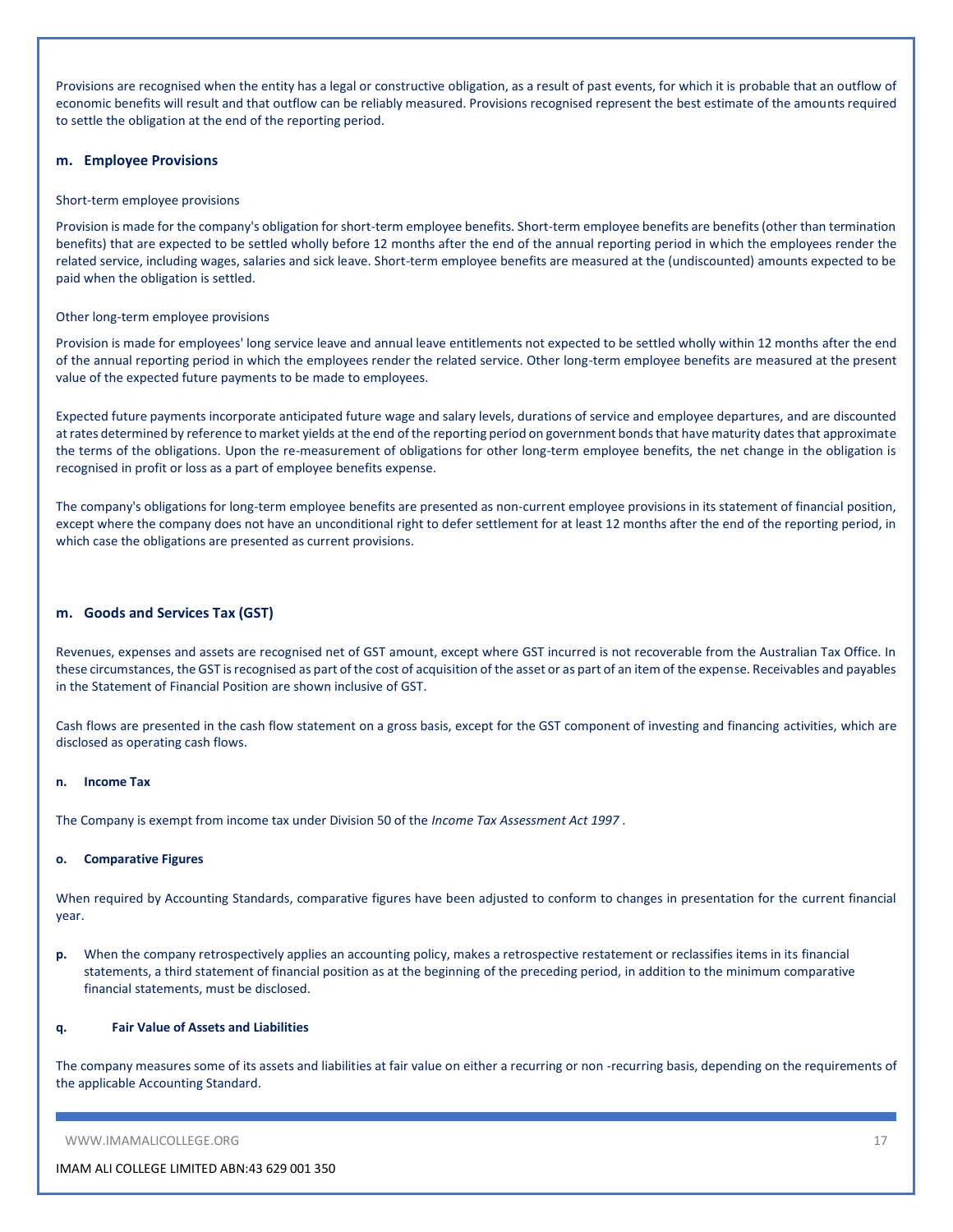Fair value is the price the company would receive to sell an asset or would have to pay to transfer a liability in an orderly (i.e. unforced) transaction between independent, knowledgeable and willing market participants at the measurement date.

As fair value is a market-based measure, the closest equivalent observable market pricing information is used to determine fair value. Adjustments to market values may be made having regard to the characteristics of the specific asset or liability. The fair values of assets and liabilities that are not traded in an active market are determined using one or more valuation techniques. These valuation techniques maximise, to the extent possible, the use of observable market data.

To the extent possible, market information is extracted from either the principal market for the asset or liability (i.e. the market with the greatest volume and level of activity for the asset or liability) or, in the absence of such a market, the most advantageous market available to the entity at the end of the reporting period (i.e. the market that maximises the receipts from the sale of the asset or minimises the payments made to transfer the liability, after taking into account transaction costs and transport costs).

For non-financial assets, the fair value measurement also takes into account a market participant's ability to use the asset in its highest and best use or to sell it to another market participant that would use the asset in its highest and best use.

The fair value of liabilities and the entity's own equity instruments (excluding those related to share -based payment arrangements) may be valued, where there is no observable market price in relation to the transfer of such financial instruments, by reference to observable market information where such instruments are held as assets. Where this information is not available, other valuation techniques are adopted and, where significant, are detailed in the respective note to the financial statements.

#### (r) Critical accounting estimates and judgements

The directors evaluate estimates and judgments incorporated into the financial statements based on historical knowledge and best available current information. Estimates assume a reasonable expectation of future events and are based on current trends and economic data, obtained both externally and within the Group

#### i.Employee benefits

For the purpose of measurement, AASB 119: Employee Benefits defines obligations for short-term employee benefits as obligations expected to be settled wholly before 12 months after the end of the annual reporting period in which the employees render the related services. The company expects most employees will take their annual leave entitlements within 24 months of the reporting period in which they were earned, but this will not have a material impact on the amounts recognised in respect of obligations for employees' leave entitlements.

#### ii. Salary and Wage Increases

The company has made a provision for salary and wages award increases based on available information at the balance sheet date. The management and directors believe that such provision is adequate for the financial year.

#### **Economic Dependence**

Imam Ali College Ltd is dependent on the Commonwealth and State government departments for the majority of its revenue used to operate the business. At the date of this report, the Board of Directors has no reason to believe the respective government departments will not continue to support Imam Ali College Ltd.

#### **s. Adoption of new and revised Accounting Standards**

The company has adopted all of the new or amending Accounting Standards and Interpretations issued by the Australian Accounting Standards Board (AASB) that are mandatory for the current reporting period.

The AASB has issued new and amended Accounting Standards and Interpretations that have mandatory application dates for future reporting periods. The company has decoded against early adoption of theses Standards and has assessed the impact of these standards and interpretations.

The following Accounting Standards and Interpretation are most relevant to the company:

WWW.IMAMALICOLLEGE.ORG 18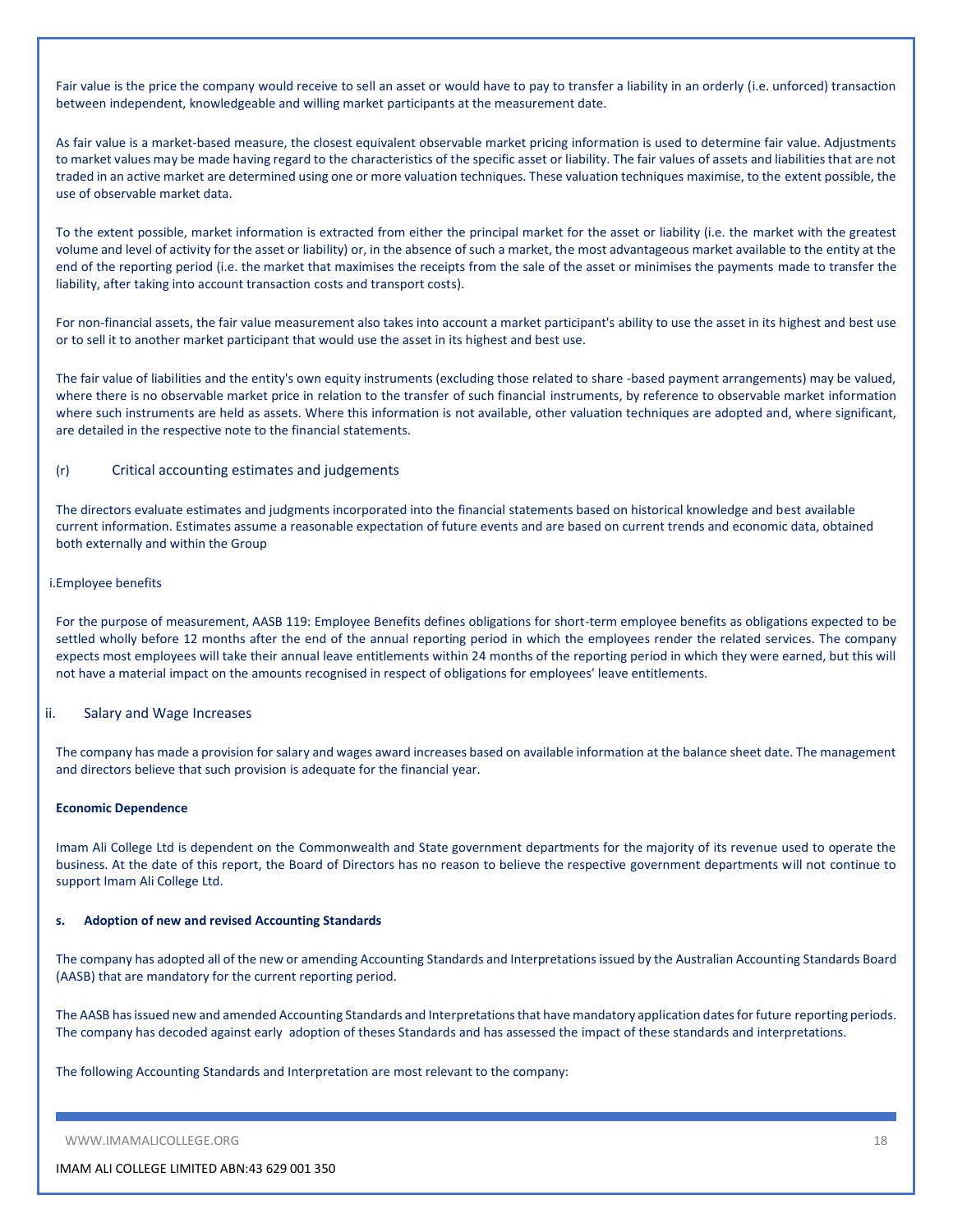AASB 15: *Revenue from Contracts with Customers* (applicable for annual reporting periods commencing on or after 1 January 2018). NFP entities applicable date is 1st January 2019.

This Standard will replace the current accounting requirements applicable to revenue with a single, principles-based model. Except for a limited number of exceptions, including leases, the new revenue model in AASB 15 will apply to all contracts with customers as well as non-monetary exchanges between entities in the same line of business to facilitate sales to customers and potential customers.

The core principle of AASB 15 is that an entity will recognised revenue to depict the transfer of promised goods or services to customers in an amount that reflects the consideration to which the entity expects to be entitled in exchange for the goods or services. To achieve this objective, AASB 15 provides the following five-step model:

- identify the contract(s) with a customer;
- $\blacksquare$  identify the performance obligations in the contract(s);
- **determine the transaction price;**
- **EXEDENT** allocate the transaction price to the performance obligations in the contract; and
- **•** recognise revenue when (or as) the performance obligation is satisfied.

The directors have made a preliminary/detailed assessment of the impact, which will result in the following adjustments on transition.

- identification and categorisation of performance obligations on each contract, which would influence the timing of the revenue recognition on each contract deliverable.
- capitalisation of costs incurred in procuring a contract that is expensed under the existing accounting policies.
- upfront estimation of credit risk applicable to each customer and factoring the same in the revenue recognition of each contract; and
- estimation of the variable consideration in the transaction price and including that portion in the revenue recognition on the contract for the current year.

The majority of the revenue is derived from regular government grants or paid in arrears and therefore there will be no material impact on transition to AASB 15. However, an accurate financial impact is yet to be ascertained.

AASB 16: Leases (applicable to annual reporting periods beginning on or after 1 January 2019).

AASB16 will replace the current accounting requirements applicable to leases in AASB 117: Leases and related Interpretations. AASB 16 introduces a single lessee accounting model that eliminates the requirement for leases to be classified as operating or finance leases.

recognition of a right-to-use asset and liability for all leases (excluding short-term leases with less than 12 months of tenure and leases relating to low-value assets);

- depreciation of right-to-use assets in line with AASB 116: Property, Plant and Equipment in profit or loss and unwinding of the liability in principal and interest components;
- variable lease payments that depend on an index or a rate are included in the initial measurement of the lease liability using the index or rate at the commencement date;
- **•** by applying a practical expedient, a lessee is permitted to elect not to separate non-lease components and instead account for all components as a lease; and
- additional disclosure requirements.

The directors expect that the adoption of AASB 16 will result in lease assets and liabilities being recognised on balance sheet and a change in how related expenses are incurred. The financial impact of this has not yet been determined.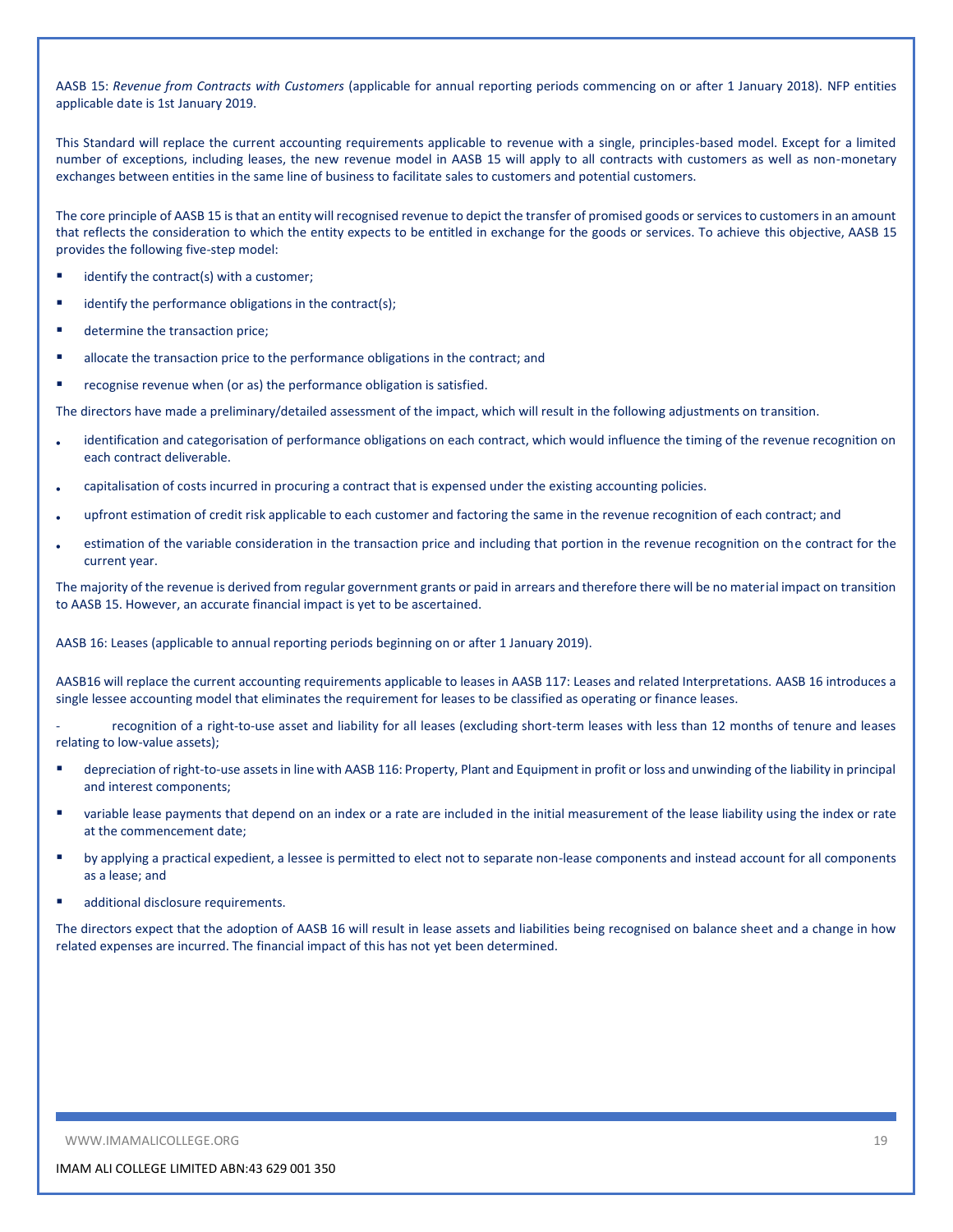#### Auditors Independence Declaration

Auditor's Independence Declaration Auditor's Independence declaration

The auditor's independence declaration in accordance with section 60.40 of the Australian Charities and Not-for Profits Commissions Act 2012, for the year ended 30 June 2019 has been received and is included in this financial report. To the Directors of Imam Ali College Limited. I declare that, to the best of my knowledge and belief, during the year ended 30 June 2020 there have been:

i) No contraventions of the auditor independence requirements as set out in the Australian Charities and Not-for-profit Commissions Act 2012, in relation to the audit, and

ii) No contraventions of any applicable code of professional conduct in relation to the audit.

 $\overline{\phantom{a}}$ 

Ethical Accounting & Taxation Services

Irshard Faiz

Institute of Public Accountants- 268 937

WWW.IMAMALICOLLEGE.ORG 20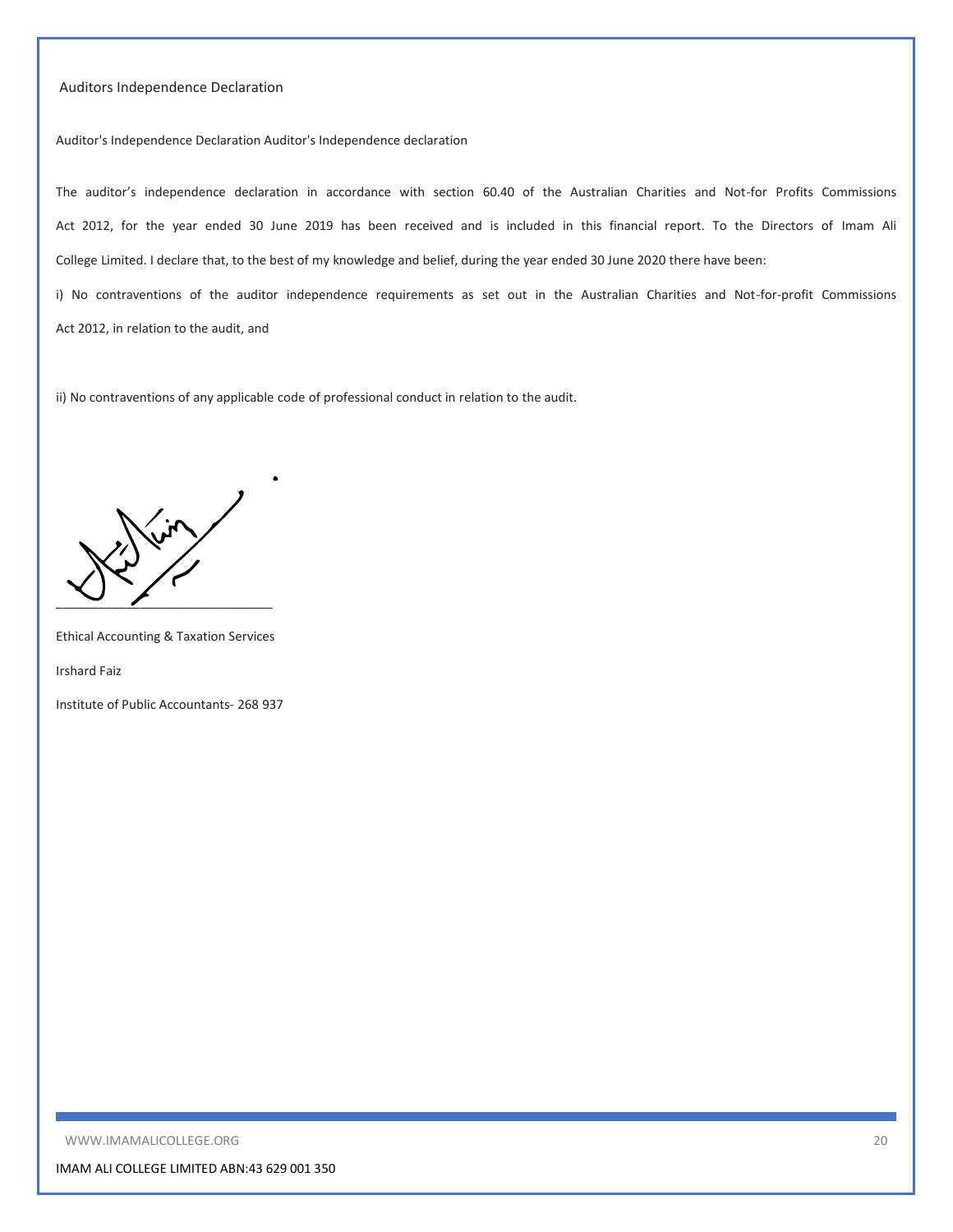#### Independent Audit Report

Independent Audit Report Opinion

We have audited the financial report of Imam Ali College Limited , which comprises the statement of financial position as at 30 June 2019, the statement of comprehensive income, statement of changes in equity and cash flow statement for the year then ended, and notes to the financial statements, including a summary of significant accounting policies, and the directors' declaration. In our opinion, the accompanying financial report of Imam Ali College Limited is in accordance with the Corporation Act 2001 and the Australian Charities and Not-for-profits Commission Act 2012, including: (a) giving a true and fair view of the company's financial position as at 30 June 2019 and its financial performance for the year then ended; and (b) complying with Australian Accounting Standards - Reduced Disclosure Requirements and the Corporations Regulations 2001 and the Australian Charities and Not-for-profits Commissions Regulation. Basis for Opinion We conducted our audit in accordance with Australian Auditing Standards. Our responsibilities under those standards are further described in the Auditor's Responsibilities for the Audit of the Financial Report section of our report. We are independent of the Company in accordance with the auditor independence requirements of the Australian Charities and Not-for-profits Commission Act 2012 and the ethical requirements of the Accounting Professional and Ethical Standards Board's APES 110 Code of Ethics for Professional Accountants (the Code) that are relevant to our audit of the financial report in Australia. We have also fulfilled our other ethical responsibilities in accordance with the Code. We believe that the audit evidence we have obtained is sufficient and appropriate to provide a basis for our opinion.

WWW.IMAMALICOLLEGE.ORG 21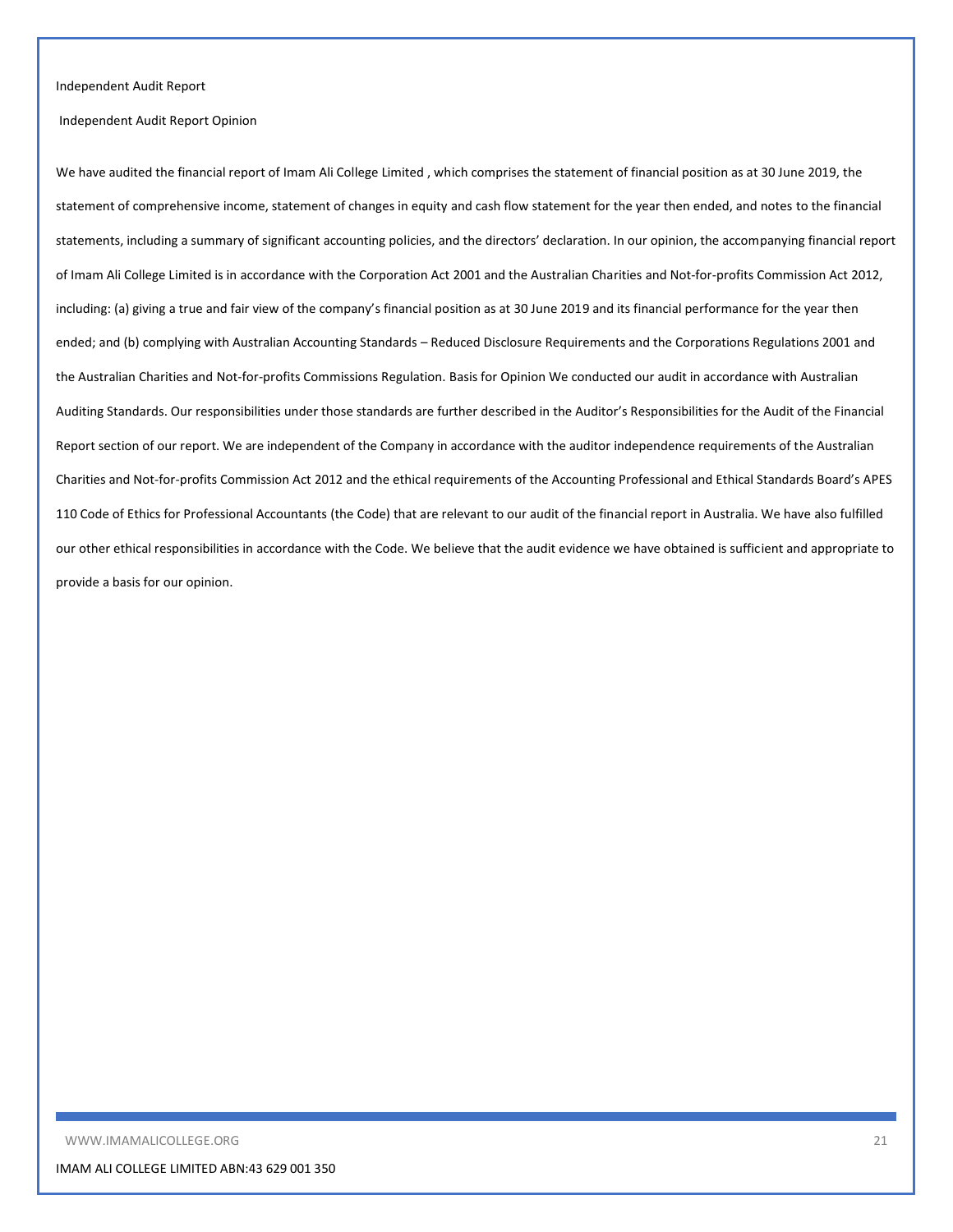#### Emphasis of Matter

Emphasis of Matter Basis of Accounting We draw attention to Note 1 to the financial report, which describes the basis of accounting. The financial report has been prepared for the purpose of fulfilling the directors' financial reporting responsibilities under the Australian Charities and Not-forprofits Commission Act 2012. As a result, the financial report may not be suitable for another purpose. Our opinion is not modified in respect of this matter. Responsibilities of the Directors for the Financial Report, The directors of the company, are responsible for the preparation of the financial report that gives a true and fair view and have determined that the basis of preparation described in Note 1 to the financial report is appropriate to meet the requirements of the Australian Charities and Not-for-profits Commission Act 2012 and is appropriate to meet the needs of the members. The directors' responsibility also includes such internal control as the directors determine is necessary to enable the preparation of a financial report that gives a true and fair view and is free from material misstatement, whether due to fraud or error. In preparing the financial report, the directors are responsible for assessing the Company's ability to continue as a going concern, disclosing, as applicable, matters relating to going concern and using the going concern basis of accounting unless the directors either intend to liquidate the Company or to cease operations, or have no realistic alternative but to do so. Auditor's Responsibilities for the Audit of the Financial Report Our objectives are to obtain reasonable assurance about whether the financial report as a whole is free from material misstatement, whether due to fraud or error and to issue an auditor's report that includes our opinion. Reasonable assurance is a high level of assurance but is not a guarantee that an audit conducted in accordance with the Australian Auditing Standards will always detect a material misstatement when it exists. Misstatements can arise from fraud or error and are considered material if, individually or in the aggregate, they could reasonably be expected to influence the economic decisions of users taken based on this financial report. As part of an audit in accordance with the Australian Auditing Standards, we exercise professional judgement and maintain professional scepticism throughout the audit.

 $\overline{\phantom{a}}$ 

Irshard Faiz : Ethical Accounting & Taxation Services Institute of Public Accountants -268937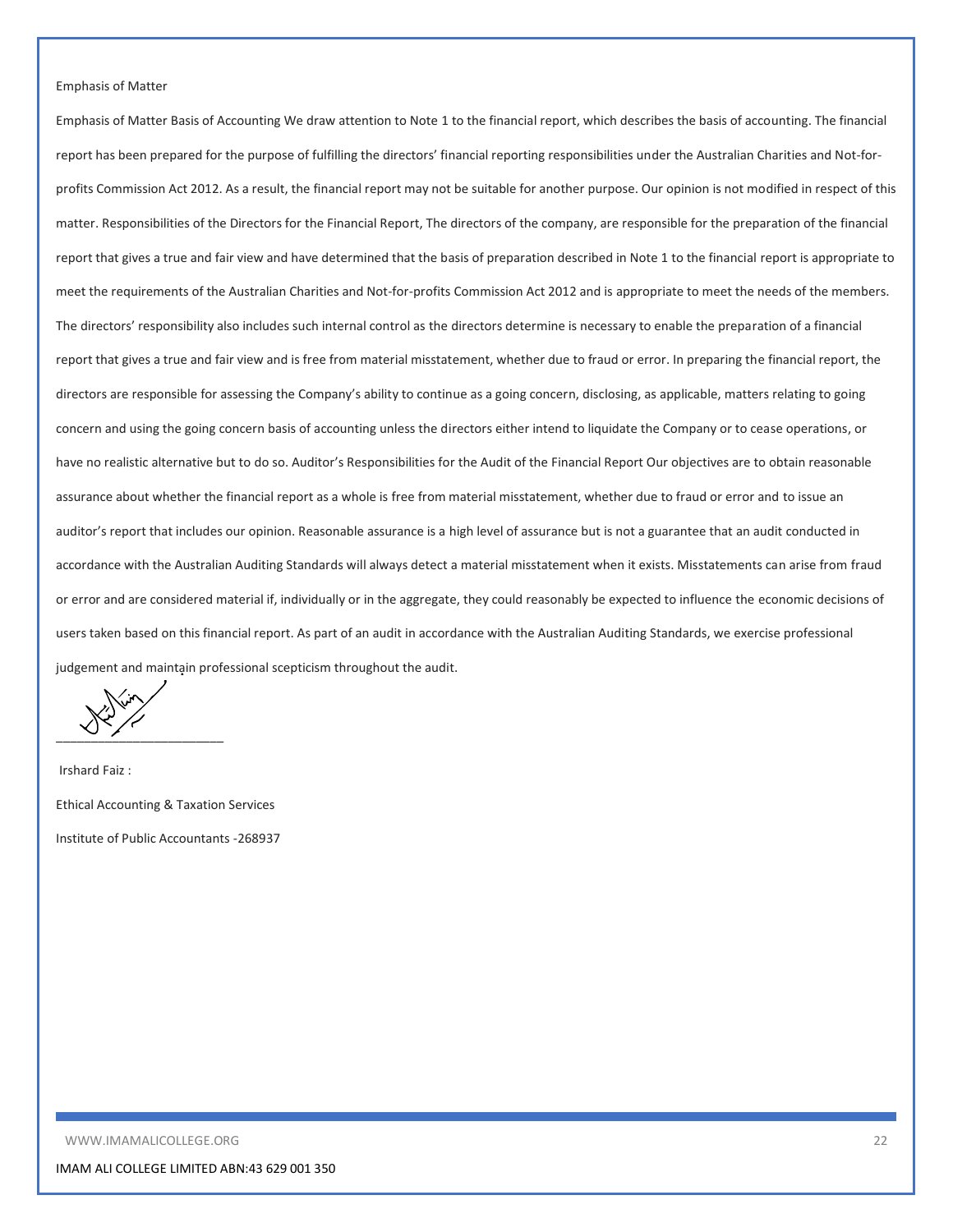#### Directors Declaration

The directors of the entity declare that: 1. The financial statements and notes as set out on pages 7 to 10 are in accordance with the Australian Charities and Not-for-Profit Commissions Act 2012 and: a) Comply with Australian Accounting Standards and b) give a true and fair view of the company's financial position as at 30th June and of the performance for the year ended on that date 2. In the director's opinion, there is reasonable ground to believe that the entity will be able to pay its debts as and when they become due and payable. This declaration is signed in accordance with sub-section 60.15(2) of the Australian Charities and Not-for-Profit Commissions Regulation 2013 .This declaration is made in accordance with a resolution of the

Board of Directors:

Director;

Mohammad Rahbarpour (Director )Dated 09th day of December 2021

de la Director \_\_\_\_\_\_\_\_\_\_\_\_\_\_\_\_\_\_\_\_\_\_\_\_\_\_\_\_\_

Sajedeh Abaei (Secretary) Dated 09th day of December 2021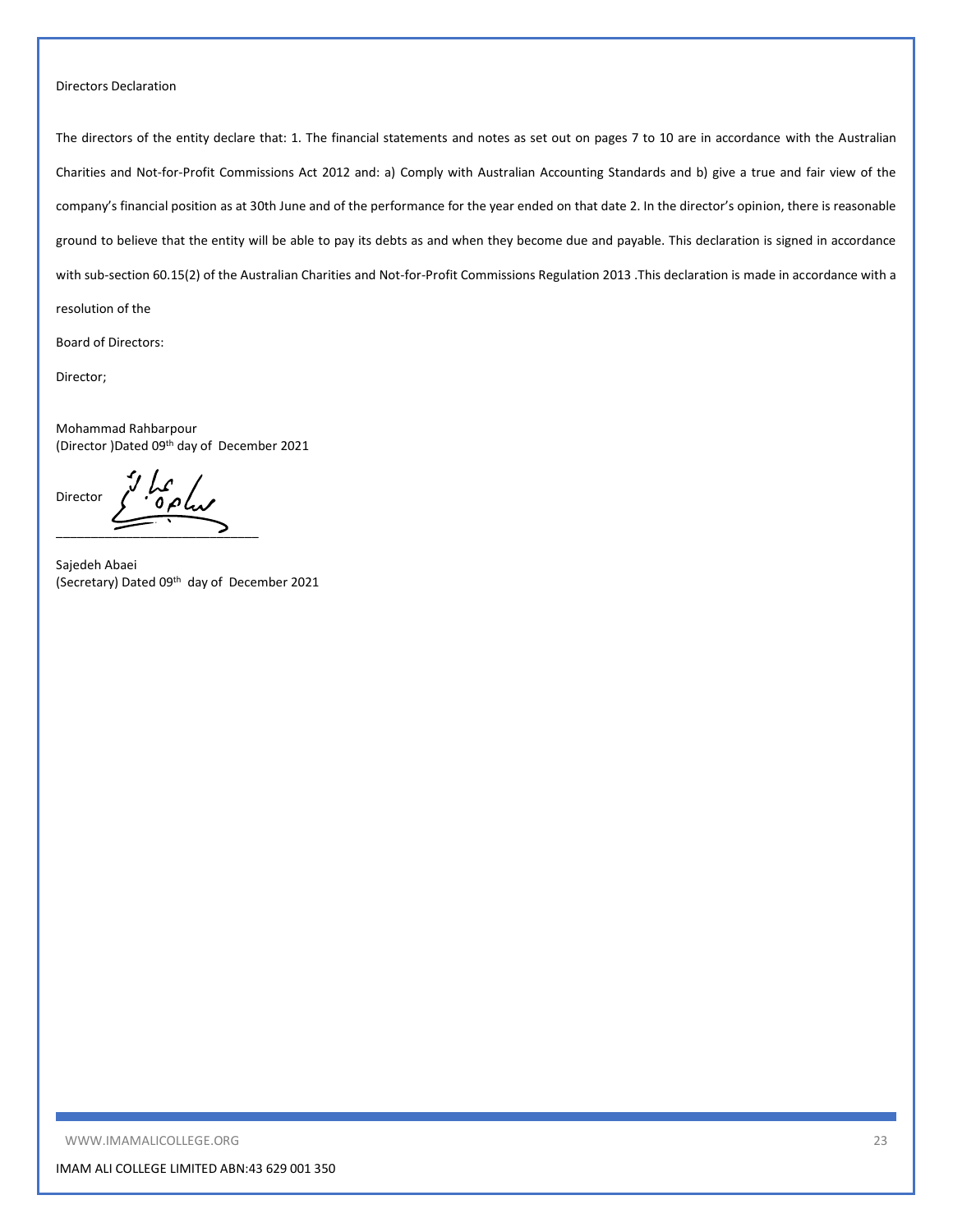| Note |                                            | 2020<br>\$               | 2021<br>\$ |
|------|--------------------------------------------|--------------------------|------------|
| 2    | Revenue and Other Income                   |                          |            |
|      | School Fees and Government Grants          | 199,914                  | 33,660     |
|      | Fundraising Income (sponsorships)          | 3,410                    | 1.951      |
|      | Donations                                  | 1,505                    | 12.710     |
|      | Commissions                                | 837                      | 9,599      |
|      | JobKeeper Allowance                        | 36,000                   | 113,100    |
|      | Service NSW                                |                          | 12,000     |
|      | Subcontractor Income                       |                          | 2.889      |
|      | Other Income                               |                          |            |
|      | <b>Total Revenue</b>                       | 241,666                  | 185,909    |
| 4    | Property Plant and Equipment               |                          |            |
|      | Property                                   |                          |            |
|      | 9 Howard Road, Minto Heights               | 1,080,000                | 1,080,000  |
|      |                                            | 1,080,000                | 1,080,000  |
|      | Furniture Fixtures & Fittings at cost      | $\overline{\phantom{a}}$ |            |
|      | Less Acc Dep Furniture Fixtures & Fittings | $\overline{\phantom{a}}$ | ۰          |
|      |                                            | $\overline{a}$<br>27,805 | 30.305     |
|      | Office Equipment at cost                   | 5,561                    | 11.464     |
|      | Less Acc Dep Office Equipment              | 22.244                   | 18,841     |
|      |                                            |                          |            |
|      | Total Property Plant and Equipment         | 1,102,244                | 1,098,841  |
| 3    | Cash and Cash Equivalent                   |                          |            |
|      | Bank Account                               | 2.230                    | 2.119      |
|      |                                            | 2,230                    | 2,119      |

WWW.IMAMALICOLLEGE.ORG 24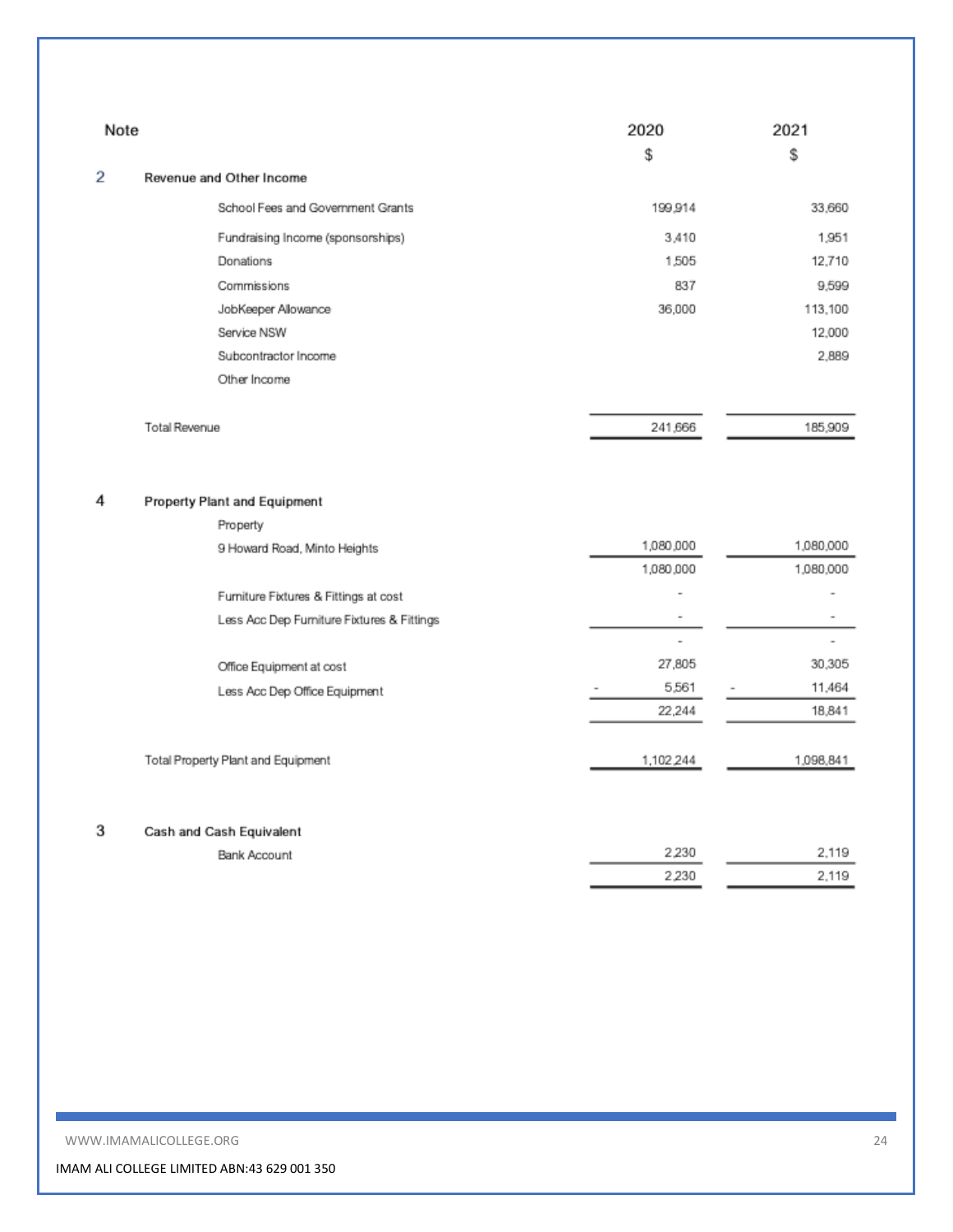## **School Achievements**

At Imam Ali College we aim to provide our students with a safe, supportive and understanding learning environment that encourages every student to develop to their highest potential.

Our school is a community. We know that students benefit from a wholistic approach to their moral and academic education; parents are welcome and we encourage positive communication between families and staff. When parents and teachers work together, our students have a greater chance of achieving their goals.

Imam Ali College aims to:

- Develop the academic excellence of its young adults and create pathways to university
- Provide a safe place for students to ask questions and have a better understanding of the world around them
- Develop positive relationships with parents, to support them and be supported by them
- Encourage a sense of trust between teachers and students, based on the common goal of the child's success

We aim for our graduates to be well educated adults who are responsible Australian citizens. Our goal is that they are articulate, thoughtful, ambitious and hard-working people who value and contribute meaningfully towards their community.